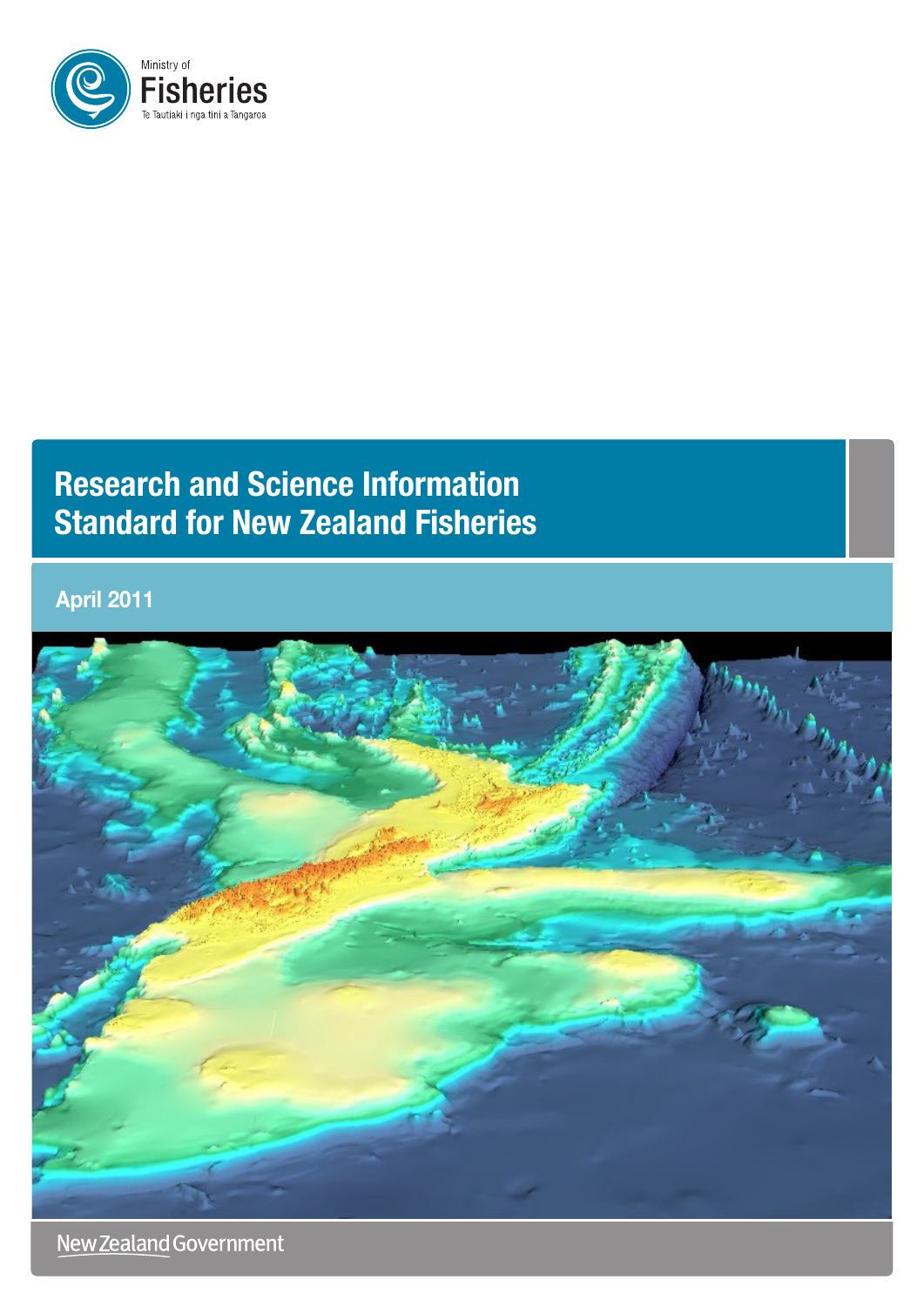Cover image created by Andrew Penney using GEBCO bathymetric data.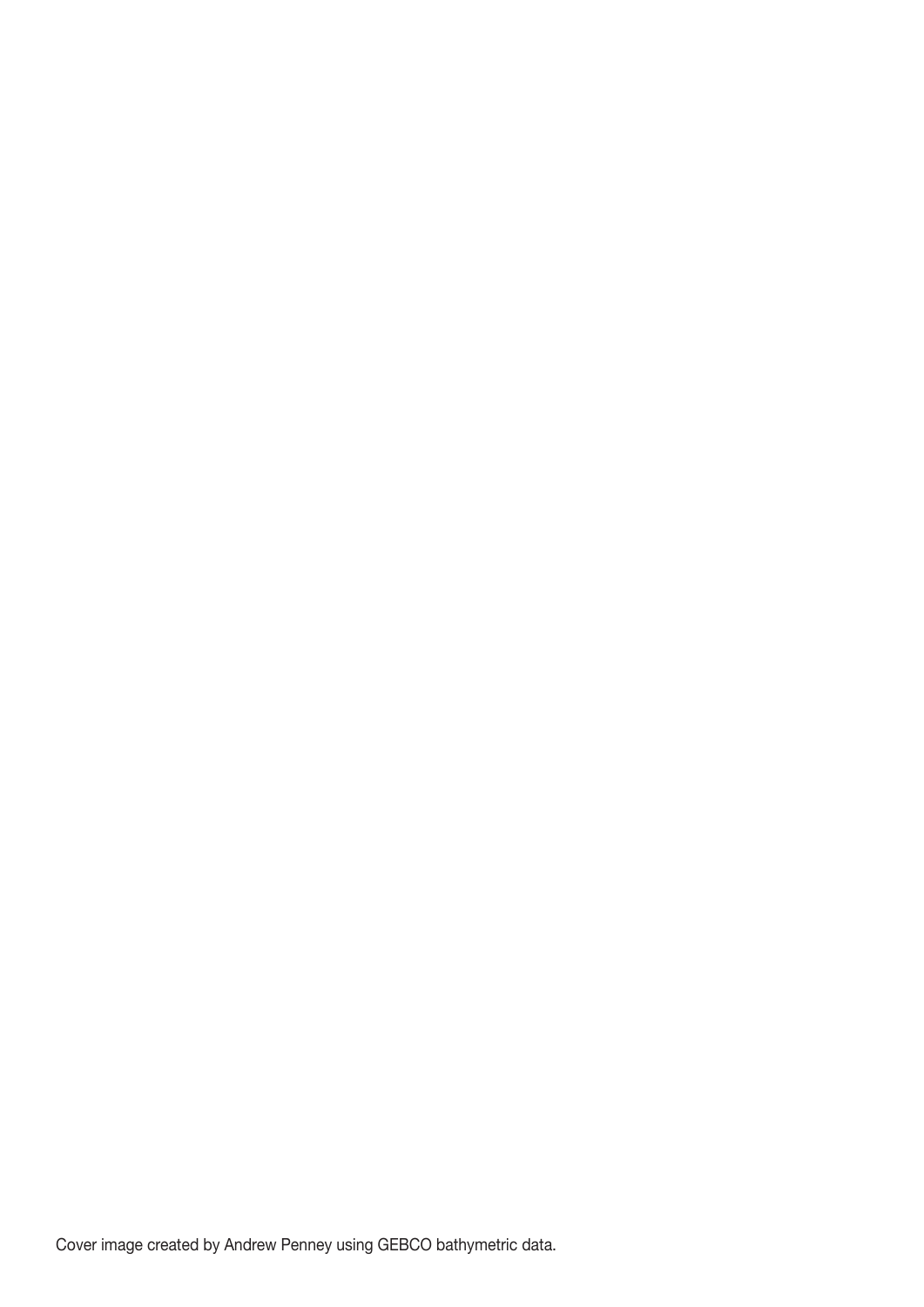## **Foreword**

The Research and Science Information Standard will make a significant contribution to ensuring that high quality information continues to be used as the basis for New Zealand's fisheries management decisions.

Fisheries contribute substantially to New Zealand's economy and quality of life, annually generating a commercial catch of more than 420,000 tonnes, with export earnings (fisheries and aquaculture) in excess of \$1.42 billion. Our fisheries are also of great importance to customary and recreational fishers.

Fisheries 2030 is the Government's goal and plan of action for New Zealand fisheries. It seeks to ensure that fisheries provide the greatest overall economic, social and cultural benefit to all New Zealanders, while ensuring sustainable utilisation of the aquatic environment. Principles underpinning Fisheries 2030 include the use of best available information from a range of sources, and a precautionary approach where information is uncertain. Key to achieving these goals is to ensure that the public can have confidence and trust in the information used to inform fisheries management decisions, the development of environmental standards and the formulation of relevant fisheries policy.

In developing the Standard, international best practices for science quality assurance were reviewed by the Ministry of Fisheries and adapted to New Zealand requirements. Internationally and locally there is an increasing move towards ensuring that high-quality evidence is used for policy formulation and decision-making, with increasing emphasis on the need for independent peer review to ensure the relevance, integrity, objectivity and reliability of information. These key principles for science information quality have been integrated into the Research and Science Information Standard.

I am confident that the result will be a valuable addition to the range of tools available to help ensure that New Zealand fisheries management remains internationally trusted and respected.

Phil Heatley

Hon Phil Heatley **Minister of Fisheries and Aquaculture** 13 April 2011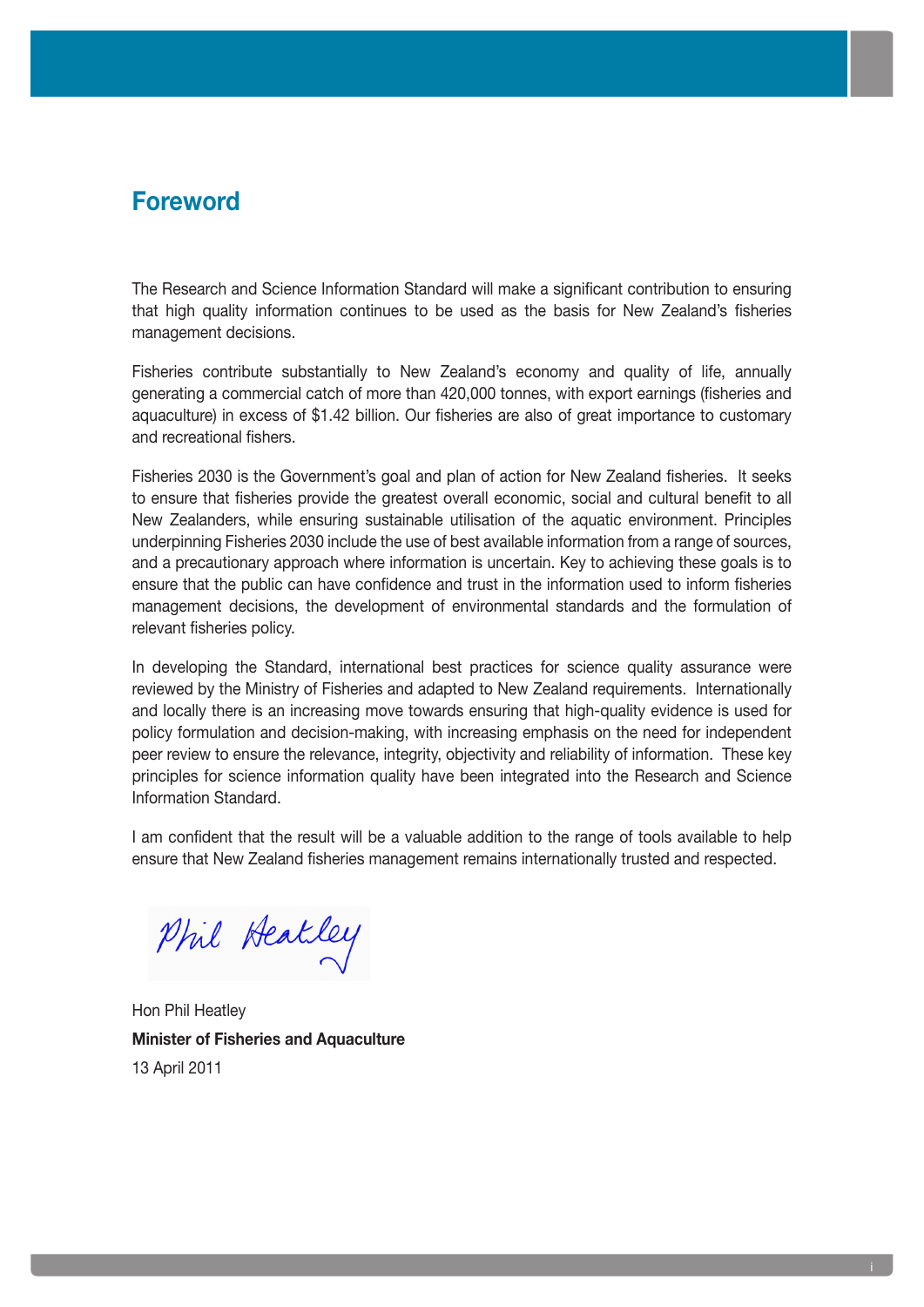# **Contents**

| 2. |                                                                  |  |
|----|------------------------------------------------------------------|--|
|    |                                                                  |  |
|    |                                                                  |  |
| 3. | CORE ELEMENTS OF THE RESEARCH AND SCIENCE INFORMATION STANDARD 6 |  |
|    |                                                                  |  |
|    |                                                                  |  |
|    |                                                                  |  |
|    |                                                                  |  |
|    |                                                                  |  |
|    |                                                                  |  |
|    |                                                                  |  |
|    |                                                                  |  |
|    |                                                                  |  |
|    |                                                                  |  |
|    |                                                                  |  |
|    |                                                                  |  |
|    |                                                                  |  |
|    |                                                                  |  |
|    |                                                                  |  |
|    |                                                                  |  |
|    |                                                                  |  |
|    |                                                                  |  |
|    |                                                                  |  |
|    |                                                                  |  |
|    |                                                                  |  |
|    |                                                                  |  |
|    |                                                                  |  |
|    |                                                                  |  |
|    |                                                                  |  |
|    |                                                                  |  |
|    |                                                                  |  |
| 4. |                                                                  |  |
| 5. |                                                                  |  |
| 6. |                                                                  |  |
|    |                                                                  |  |
|    |                                                                  |  |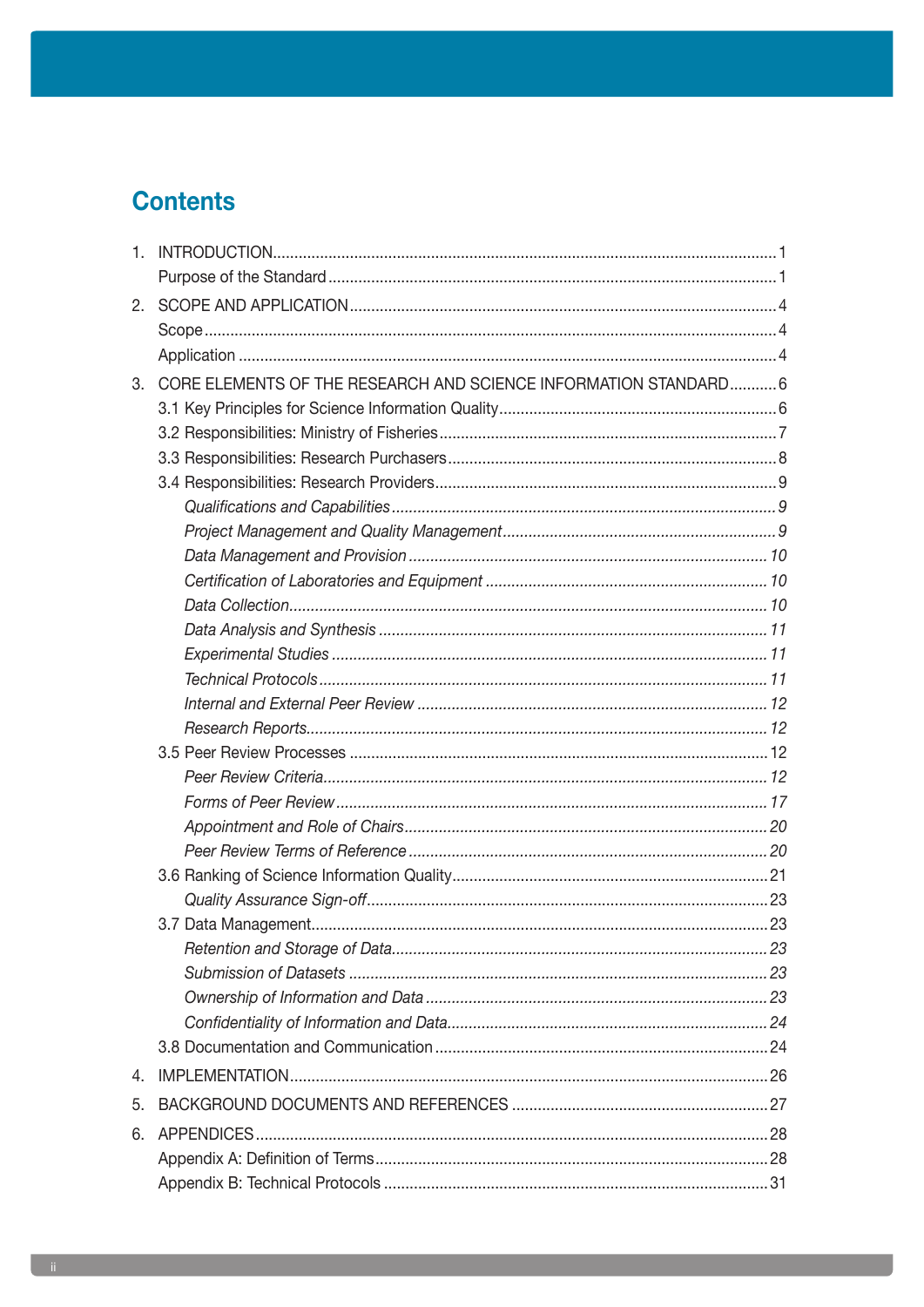# **1. INTRODUCTION**

### **Purpose of the Standard**

The Ministry of Fisheries ("the Ministry") uses *research* and *science information* to underpin fisheries management decisions, the development of environmental standards, and the formulation of relevant fisheries policy.<sup>1</sup> It is important that the Minister of Fisheries and Aquaculture and other decision-makers, and tangata whenua, stakeholders and the public can be confident in the *research* and *science information* used to inform fisheries management decisions.<sup>1</sup> To help achieve this the Ministry needs to:

- **•**  Ensure the *quality* and *integrity* of *research* and *science information*, irrespective of the source of that information.
- **•**  Require research providers to meet sufficient standards for ensuring the *quality* of *science information*.
- **•**  Ensure that *peer review* processes, the primary mechanism for ensuring the *quality* of *science information*, are effective and efficient.

The Standard is a policy statement of best practice in relation to the delivery and *quality* assurance of *research* and *science information* that is intended or likely to inform fisheries management decisions,<sup>1</sup> regardless of the source of that information. It is intended to provide guidance as to what constitutes high *quality* and *reliable science information*, and provides support for implementation of the information principles of Section 10 of the Fisheries Act 1996.

The components and inter-relationships of the Standard are summarised in **Figure 1**. The Standard sets out key principles for *research* and *science information quality* applicable to everyone involved in the provision of *research* and *science information*, responsibilities of different participants, requirements for *peer review* processes, ranking of *science information quality*, storage of data and research reports, and documentation and communication of science results. A summary of the responsibilities of different participants is provided in **Table 1**.

This Standard is consistent with Fisheries 2030 and will contribute to the following actions:

- 2.1 Implementing more efficient models for planning, procurement and delivery of research and observer services.
- **•** 13.3 Improving specification of fisheries services.
- 14.2 Establishing mechanisms to monitor Ministry and sector performance.

The footnotes and the definitions of terms contained in **Appendix A**<sup>2</sup> are an integral part of the Standard.

**<sup>1</sup>** In subsequent sections of this document, the phrase "fisheries management decisions" is used as shorthand for "fisheries management decisions, the development of environmental standards and the formulation of relevant fisheries policy".

**<sup>2</sup>** Terms that are defined in **Appendix A** are highlighted in non-bold italics throughout the main text.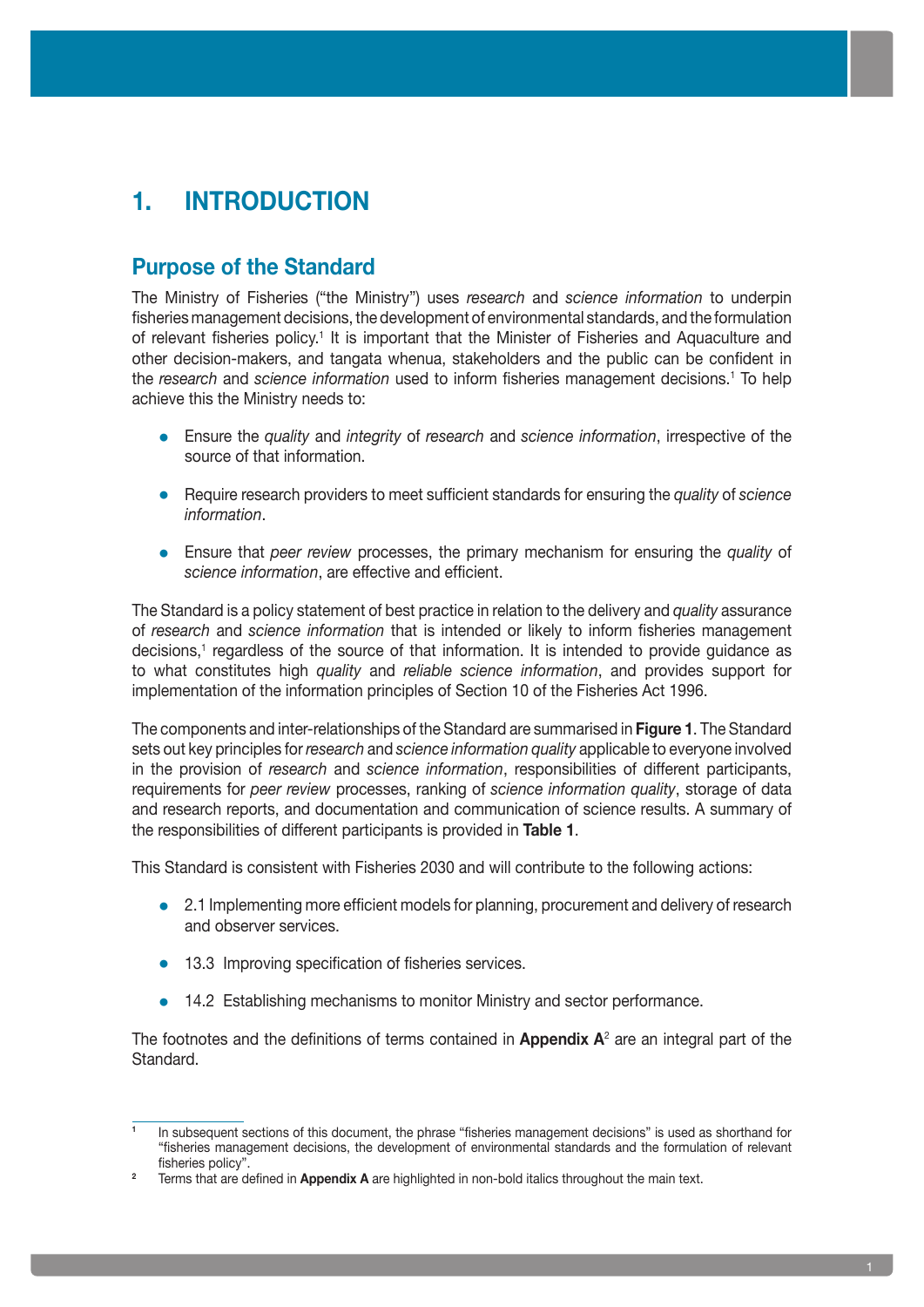## Research & Science Information Standard: Components & Linkages



**Figure 1**. Components of the Research and Science Information Standard and linkages between them.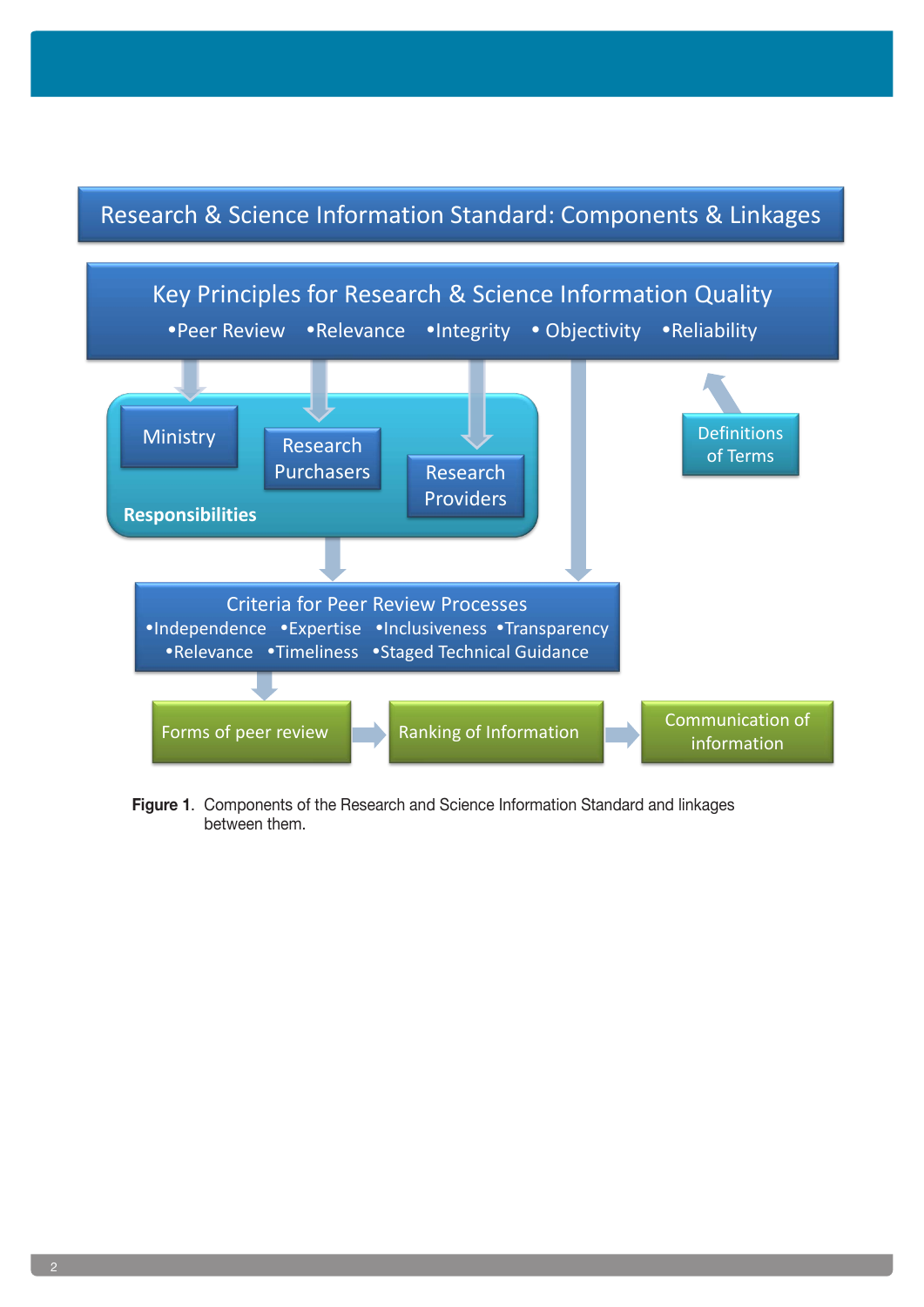**Table 1.** Summary of key responsibilities of the Ministry, research purchasers and research providers.

| <b>Responsibilities</b>                                                                                                                                                                                                                                                                                          |                                                                                                                                                                            |                                                                                                                                                                                                                                                                                                                                                       |  |  |  |
|------------------------------------------------------------------------------------------------------------------------------------------------------------------------------------------------------------------------------------------------------------------------------------------------------------------|----------------------------------------------------------------------------------------------------------------------------------------------------------------------------|-------------------------------------------------------------------------------------------------------------------------------------------------------------------------------------------------------------------------------------------------------------------------------------------------------------------------------------------------------|--|--|--|
| Ministry <sup>3</sup>                                                                                                                                                                                                                                                                                            | Research Purchasers <sup>3,4</sup>                                                                                                                                         | <b>Research Providers 3</b>                                                                                                                                                                                                                                                                                                                           |  |  |  |
| Establish operational fisheries management<br>objectives to inform the planning and<br>purchasing of research                                                                                                                                                                                                    |                                                                                                                                                                            |                                                                                                                                                                                                                                                                                                                                                       |  |  |  |
| Evaluate proposed research and<br>ensure Ministry-contracted research is<br>cost-effective                                                                                                                                                                                                                       |                                                                                                                                                                            |                                                                                                                                                                                                                                                                                                                                                       |  |  |  |
| Ensure peer review processes are<br>established and utilised, including:<br>determining appropriate forms of<br>$\bullet$<br>peer review<br>appointing Chairs<br>$\bullet$<br>approving membership and Terms of<br>$\bullet$<br>Reference<br>ensuring peer review criteria are<br>$\bullet$<br>appropriately met | Ensure the research design,<br>analyses, results and<br>conclusions are submitted<br>to staged technical guidance<br>and approved peer review<br>processes, as appropriate | Submit the research design,<br>analyses, results and conclusions<br>to staged technical guidance and<br>approved peer review processes, as<br>appropriate                                                                                                                                                                                             |  |  |  |
| Ensure that research purchasers and<br>research providers comply with all relevant<br>provisions of this Standard                                                                                                                                                                                                | Ensure that research providers<br>comply with all relevant<br>provisions of this Standard                                                                                  | Ensure relevant requirements of this<br>Standard are met, including:<br>qualifications and capabilities<br>$\bullet$<br>certification of laboratories and<br>$\bullet$<br>equipment<br>project management and quality<br>$\bullet$<br>assurance processes<br>research is conducted in<br>$\bullet$<br>accordance with relevant<br>technical protocols |  |  |  |
| Ensure that the quality of research and<br>science information is ranked against the<br>information-ranking provisions of this<br>Standard                                                                                                                                                                       |                                                                                                                                                                            |                                                                                                                                                                                                                                                                                                                                                       |  |  |  |
| Ensure that all research projects are<br>written up in a final research report, at the<br>minimum                                                                                                                                                                                                                | Ensure all research projects are<br>written up in a final research<br>report, at the minimum                                                                               | Write up all research projects in a<br>final research report, at the minimum                                                                                                                                                                                                                                                                          |  |  |  |
| Establish, maintain or support databases<br>to store all relevant data, analyses and<br>research reports                                                                                                                                                                                                         | Ensure copies of required data,<br>analyses and reports are made<br>available to the Ministry in an<br>appropriate format                                                  | Provide copies of required data,<br>analyses and reports to the<br>purchaser in an appropriate format                                                                                                                                                                                                                                                 |  |  |  |
| Ensure the integrity of research and science<br>information provided to decision-makers                                                                                                                                                                                                                          | Ensure the <i>integrity</i> of <i>research</i><br>and science information<br>provided to decision-makers                                                                   | Ensure the integrity of research and<br>science information provided to<br>decision-makers                                                                                                                                                                                                                                                            |  |  |  |

<sup>&</sup>lt;sup>3</sup> Where relevant research is contracted or conducted by other government agencies, such as the Department of Conservation (DOC), the Ministry will work collaboratively with the agency concerned to align research plans and peer review processes. DOC is both a research purchaser and a research provider.

<sup>4</sup> "Research purchasers" include the Ministry.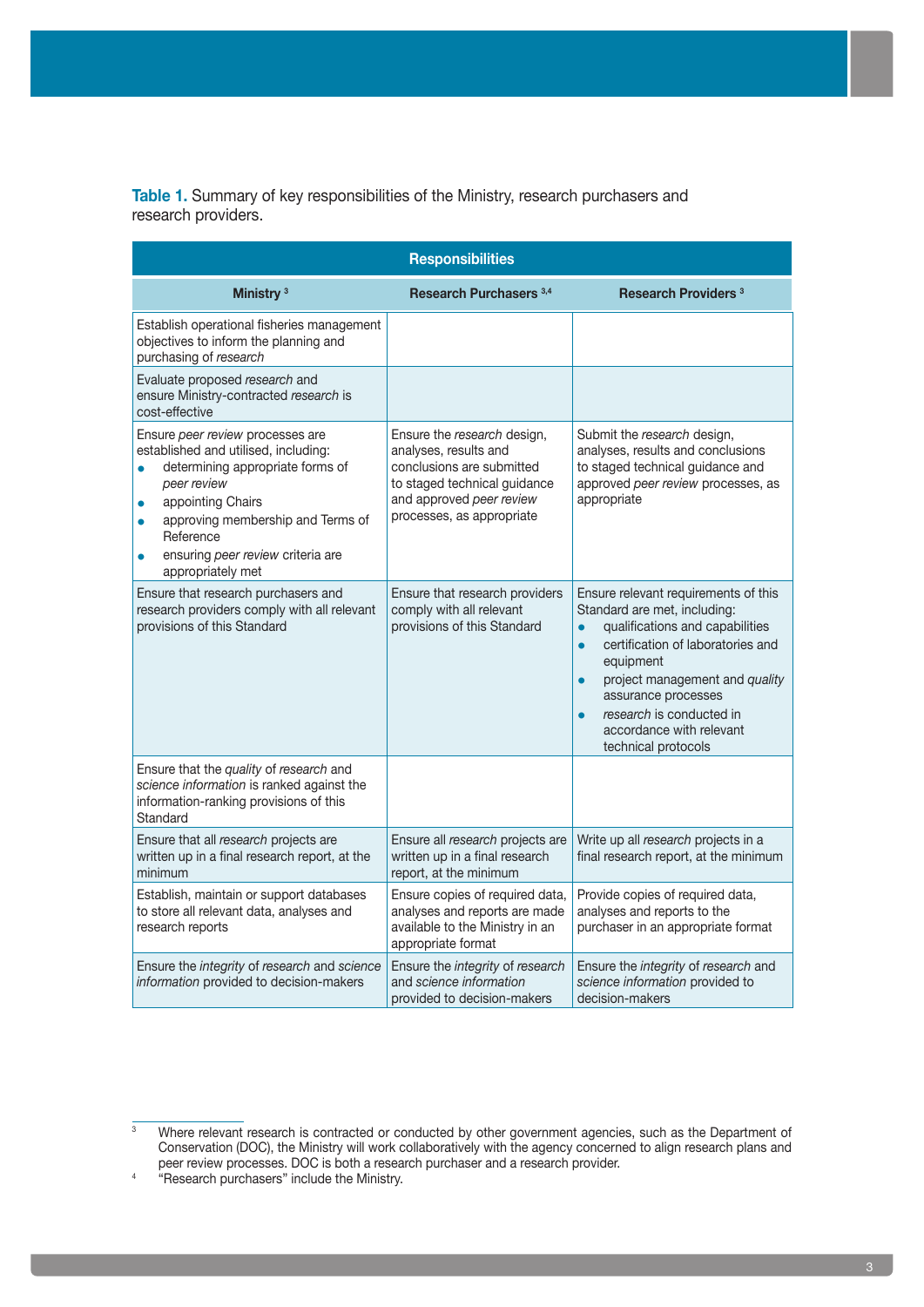# **2. SCOPE AND APPLICATION**

## **Scope**

The Standard is intended to apply to *research* and *science information*, particularly information produced by *scientific methods*. *Scientific methods* strive to produce *objective* and *reliable* information, and to document how that information has been derived, such that the results can be *validated* and checked for *reproducibility*.

*Scientific methods* and *quality* assurance processes can potentially be applied to any *research* project. Much of the *research* and *science information* used to inform fisheries management decisions<sup>1</sup> relates to fisheries characterisations, biological studies, stock assessments, resource abundance surveys and evaluations of fishery impacts on associated or dependent species. However, other disciplines using *scientific methods* also produce information that is used in fisheries management decisions,<sup>1</sup> including broader ecosystem and socio-economic studies. The principles and *quality* assurance processes in this Standard can be applied to any such information.

The provisions of this Standard are intended to apply to:

- **•** *Research* projects contracted by the Ministry.
- *Research* projects conducted or contracted by the seafood industry or other stakeholder organisations as part of agreed *research* programmes.
- **•**  Any other *research* independently conducted or contracted, if that *research* is intended or likely to inform fisheries management decisions.<sup>1</sup>

*Research* planning processes themselves, and processes related to how *research* and *science information* is combined with other sources of information in fisheries management decisions,<sup>1</sup> are not within scope of this Standard.

The Standard is also not intended to apply to subjective information such as anecdotal information, opinions and impressions of individuals, or observations for which there is no *verifiable* evidence beyond their testimony. Such information does not meet the definition of *research* or *science information*. Decision-makers may nonetheless take such information into account, and it may provide important context against which to review the potential impact of alternative fisheries management decisions.<sup>1</sup>

### **Application**

Depending on the extent to which *research* projects fall directly or indirectly under the control of the Ministry, different classes of *research* projects will be subject to the provisions of this Standard in different ways:

i) All *research* projects contracted by the Ministry will be required to comply with the provisions of this Standard. Such requirements will be incorporated into research contracts issued by the Ministry.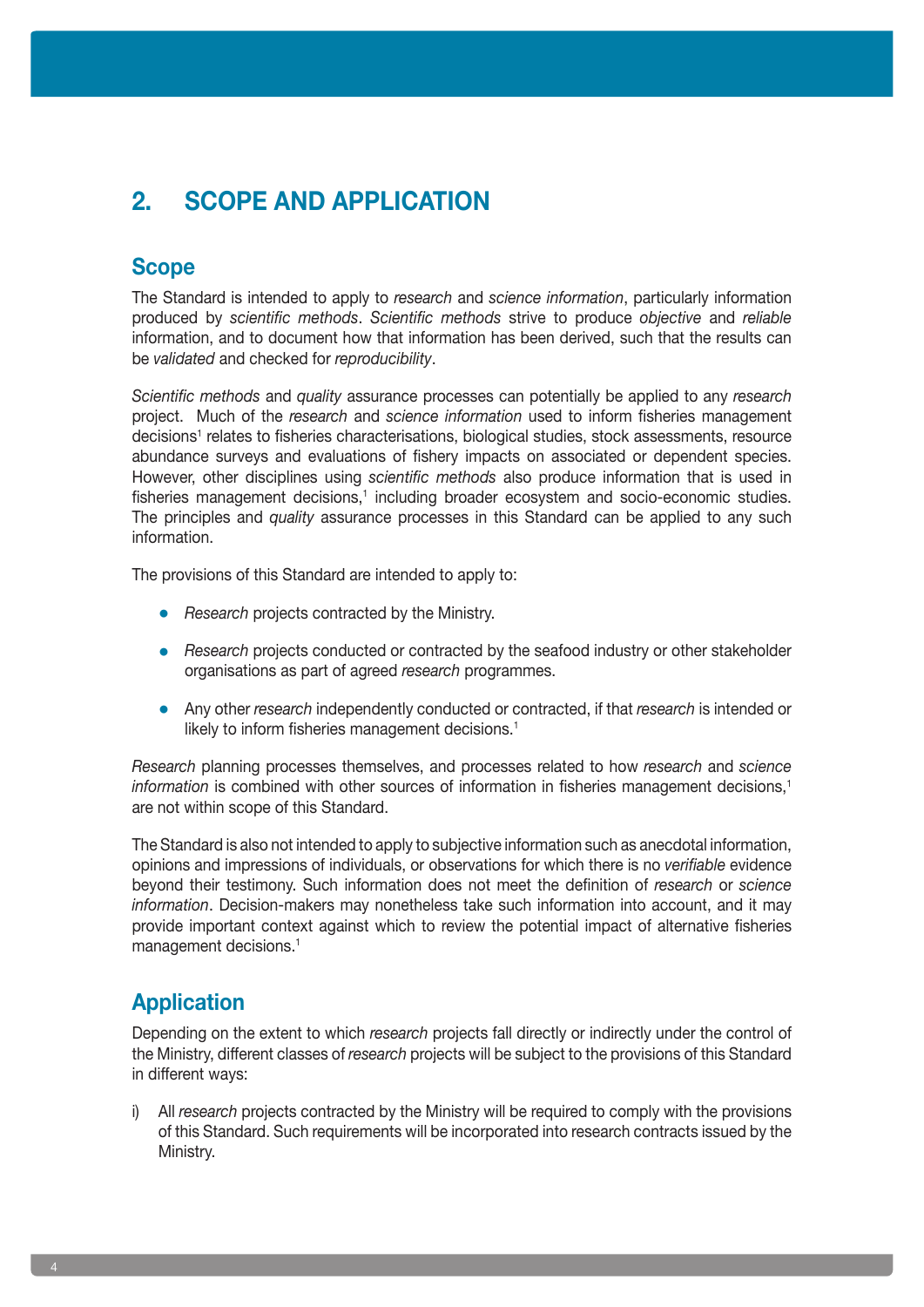- ii) For *research* projects not contracted by the Ministry, but which are conducted under agreed *research* programmes, the Ministry will work with research purchasers to ensure the Standard is applied. The research purchaser will be responsible for ensuring that research providers comply with relevant provisions, and that *research* results are submitted for *peer review* as specified by the Ministry. Such review should include staged technical guidance at appropriate phases of the project. The Ministry will ensure that *peer review* requirements are appropriate and cost-effective, taking into account the cost, novelty, complexity and contentiousness of each *research* project.
- iii) For *research* projects not covered in the above two categories and that have not been explicitly subject to the requirements of this Standard during the *research* process, the Ministry will determine how to assess their *quality* on a case-by-case basis. Such *research* may include:
	- **–** *Research* emanating from other government agencies or other organisations such as regional fisheries management organisations;
	- **–** Industry-purchased *research* conducted outside of agreed *research* programmes; or
	- **–** Other *research* (including academic studies) not originally intended to inform fisheries management decisions,<sup>1</sup> but which is subsequently considered to be useful for this purpose.

Where information is determined to require further *peer review*, the Ministry will specify and arrange for the necessary *peer review*.

There are several reasons why information under category (iii) above might not be required to undergo further *quality* assurance and *peer review* before being used in fisheries management decisions.1

- The information may already have been subjected to adequate *peer review* considered to be compatible with the provisions of this Standard.
- The information may not be particularly influential on the fisheries management decision<sup>1</sup> concerned, or it may be supported by other *reliable* information, such that the time and cost of further *peer review* is not justified.
- The information may emanate from a usually *reliable* source and time constraints may require the information to be used to inform an important fisheries management decision<sup>1</sup> before further *peer review* can be conducted.

Where such information has been subjected to *quality* assurance processes outside of this Standard, the information may receive a Ministry *quality* assurance ranking at the discretion of the Ministry's chief scientific advisor.

The ranking of *research* and *science information* is intended to provide decision-makers, fisheries managers and other interested parties with a clear, standardised and *objective* guide to the assessed *quality* of any piece of information that has been subject to *peer review* under the Standard. However, whether any information constitutes "best available information" under the information principles in Section 10 of the Fisheries Act 1996 is not a determination that will be made under this Standard.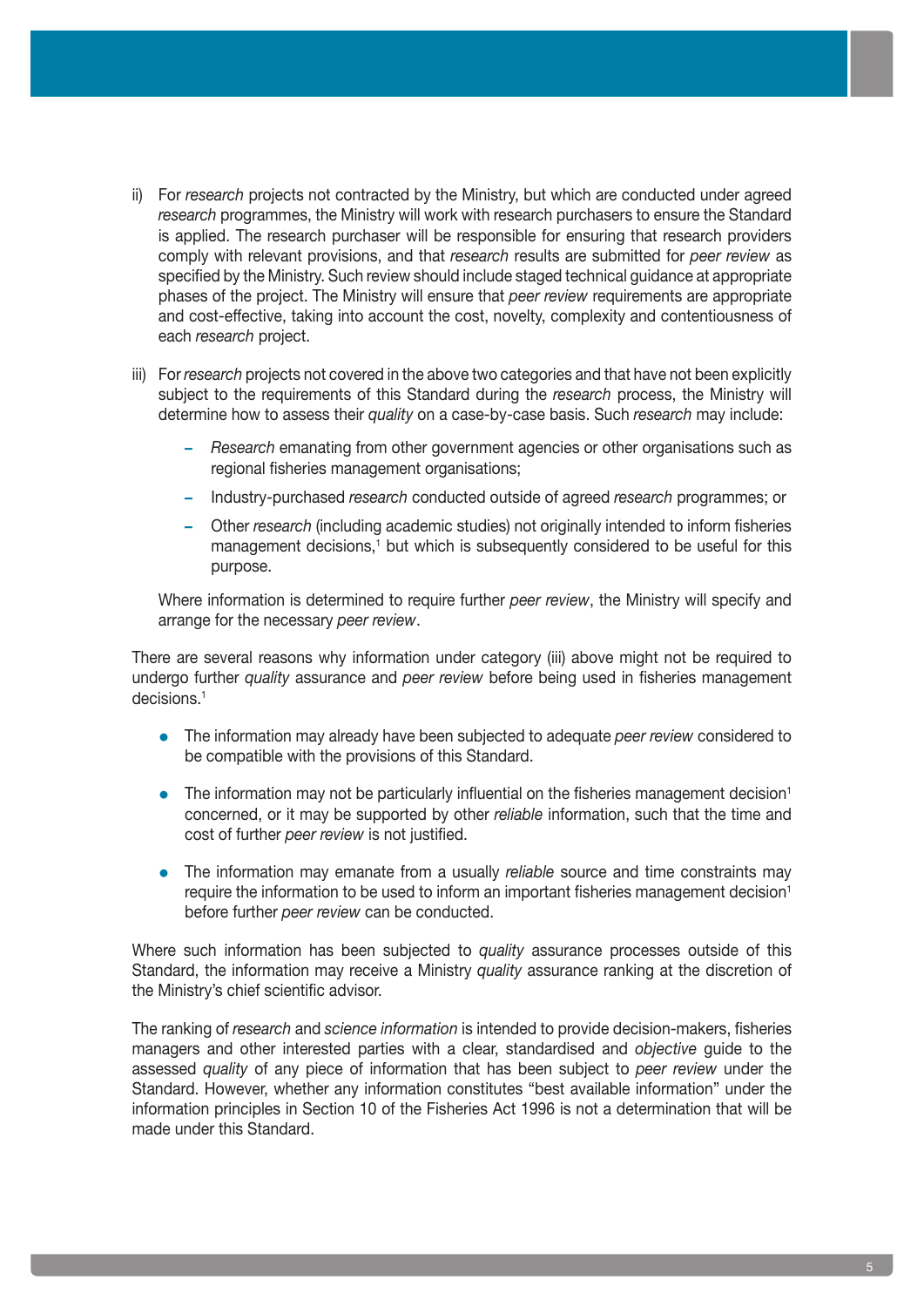# **3. CORE ELEMENTS OF THE RESEARCH AND SCIENCE INFORMATION STANDARD**

### **3.1 Key Principles for Science Information Quality**

The *quality* of *research* and *science information* relates primarily to *relevance*, *integrity*, *objectivity* and *reliability*. The primary, internationally-accepted mechanism for evaluating the *quality* of *research* and *science information* is *peer review* and, as such, *peer review* is both a principle and a mechanism. These five key principles should underpin all *quality* assurance processes for *research* and *science information*. Ideally, the key principles should be satisfied *PRIOR* to *research* and *science information* being used to inform fisheries management decisions.<sup>1</sup>

*Peer Review –* Is the principal process used to ensure that the *quality* of *scientific methods*, results and conclusions meet the accepted standards and best practices of the science community. *Peer review* is an organised process that uses peer scientists with appropriate expertise and experience to evaluate the *quality* of *research* and *science information*.

*Relevance* – Scientific *research* must be *relevant* to the fisheries management question(s)<sup>1</sup> being addressed, contributing directly to answering those management questions and addressing management objectives for that fishery.

*Integrity –* Refers to the security of information, and to the protection of information from inappropriate alteration, selective interpretation or selective presentation. It must be ensured that the information is not compromised or *biased*, particularly with regards to presenting the uncertainty of that information, to ensure that information remains complete throughout the science-to-decision process.

*Objectivity –* Refers to whether the information presented is *accurate*, impartial and *unbiased*. *Objective* interpretations or conclusions do not depend upon the personal assumptions, prejudices, viewpoints or values of the person presenting or reviewing the information. *Scientific methods* must be used in the collection and analysis of data, and science processes must be free of undue non-scientific influences and considerations. Data must be obtained from credible and reliable sources. To the extent possible, data and analyses must be *accurate* and *unbiased*.

*Reliability –* Relates to the *accuracy* and *reproducibility* of information. *Research* and *science information* must be *accurate*, reflecting the true value of the results being reported within an acceptable level of *imprecision* or uncertainty appropriate to the data and analytical methods used. Information should not be *biased* and should not suffer from such a high level of *imprecision* that the results and conclusions are rendered meaningless. Methods and models used to produce *science information* must be *verified* and *validated* to the extent necessary to demonstrate that results may be *reliably reproduced* by an *independent* scientific expert using the same data and analytical methods.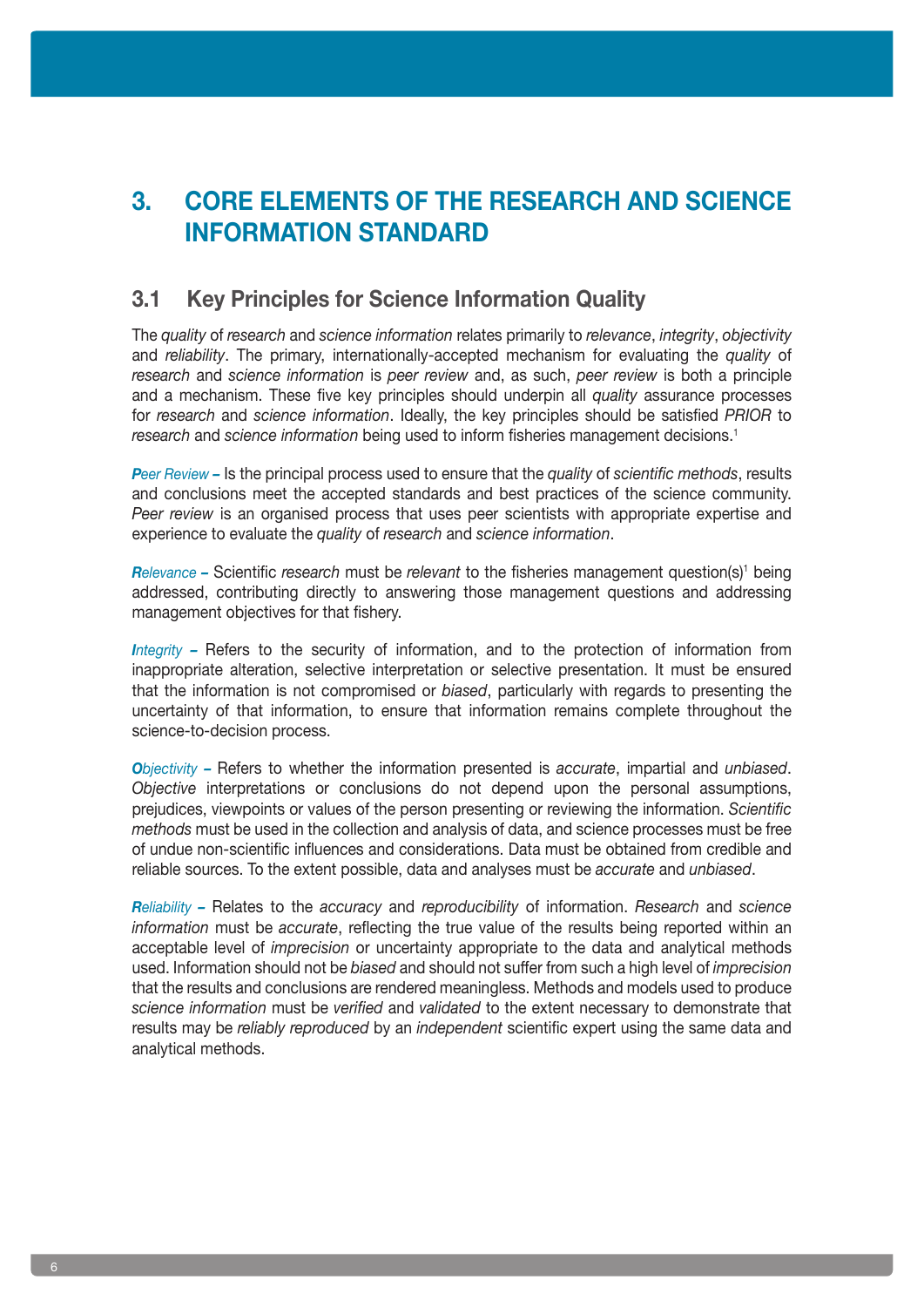### **3.2 Responsibilities: Ministry of Fisheries**

The Ministry<sup>3</sup> will implement processes and procedures to ensure that the provisions and requirements of this Standard are implemented and adhered to for *research* and *science information* intended or likely to inform fisheries management decisions.<sup>1</sup> Specifically, the Ministry will:

- **Establish operational fisheries management objectives, compatible with the requirements** of the Harvest Strategy Standard and other relevant or applicable Ministry standards and guidelines, to inform the planning and purchasing of *research*.
- **•**  Evaluate project proposals against the requirements for *research* and *science information quality* established by this Standard. This will include evaluation of project design, methodology, scientific expertise and track record, data management procedures, project management capabilities and *research quality* assurance systems of research providers.
- **•**  Ensure that Ministry-contracted *research* is cost-effective.
- **•**  Ensure appropriate *quality* assurance and *peer review* processes are established, maintained and periodically reviewed.
- **•**  Ensure that *research* and *science information* is subjected to effective *peer review* under the provisions of this Standard, and that such *peer review* is appropriate to the cost, novelty, complexity, or contentiousness of that information.
- **•**  Appoint Chairs and approve Terms of Reference for *peer review* working groups, workshops, or panels, and ensure that the work of *peer review* processes is brought to a conclusion.
- Ensure that research purchasers<sup>3,4</sup> and research providers<sup>3</sup> comply with all relevant provisions of this Standard.
- **•**  Ensure that the *quality* of *research* and *science information* provided to decision-makers is ranked against the information-ranking provisions of this Standard.
- **•**  Ensure that all *research* projects are written up to an acceptable standard in a final research report or other format that is acceptable to the Ministry; for example, a Ministry publication series.
- Establish, maintain or support databases to store any required raw data sets and all relevant final data sets, analyses and research reports emanating from relevant *research* projects.
- **•**  Ensure the *integrity* of *research* and *science information* provided to decision-makers.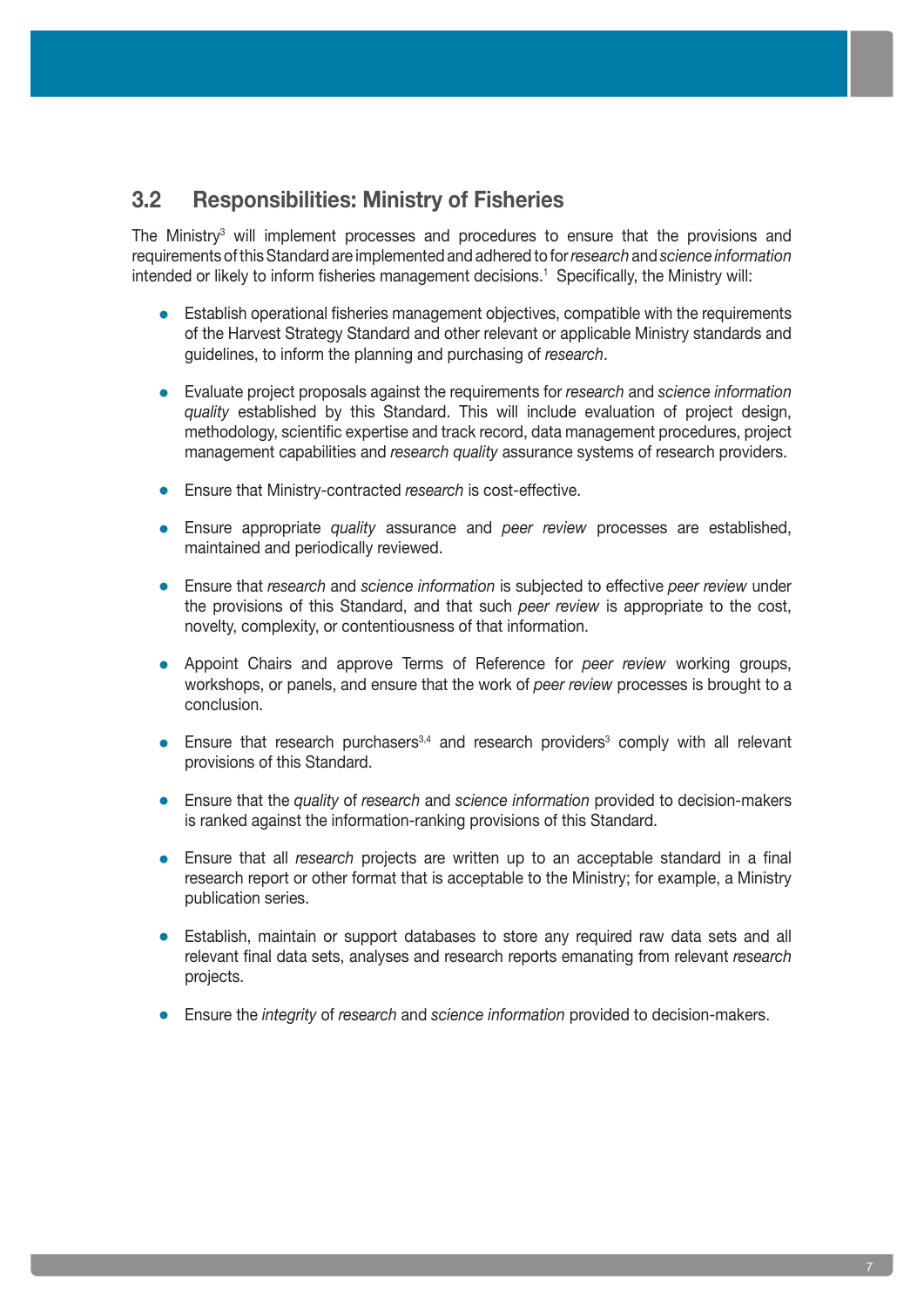### **3.3 Responsibilities: Research Purchasers**

These responsibilities apply to purchasers of *research* that is intended or likely to inform fisheries management decisions,<sup>1</sup> including the Ministry,<sup>3</sup> the seafood industry and other stakeholder organisations. Research purchasers must ensure that:

- Any research providers they contract to undertake *research* meet the requirements of this Standard. This includes the research providers' credentials and research capabilities, their track record, and their *research* project management and *quality* assurance protocols.
- *Research* projects are designed to answer relevant questions relating to operational fisheries management objectives or policy requirements *objectively* and cost-effectively, and to follow relevant scientific best practices and technical protocols, including those specified in **Appendix B** of this Standard, as periodically updated.
- **•**  Full *research* proposals are provided to the Ministry prior to commencement of *research* in order to facilitate early detection of potential problems with the proposed *research* approach, and early evaluation by the Ministry of the *peer review* requirements. This applies to all *research* projects, including those conducted or contracted by the seafood industry or other stakeholder organisations in terms of agreed *research* programmes, and any other *research* independently conducted or contracted. Details of the qualifications and credentials of the research providers involved in the study should be contained in these *research* proposals.
- Both the study design and the conduct of *research* itself remains under the control of appropriately qualified research providers, with input from appropriate *peer review* or staged technical guidance processes.
- **•**  The results of *research* projects are submitted for *peer review* appropriate to the cost, novelty, complexity, or contentiousness of that information, as specified or required by the Ministry. Such review should include staged technical guidance at appropriate stages in the project.
- **•**  Research providers submit all data, analyses, results, conclusions and reports to *peer review* processes, as specified by the Ministry.
- **•**  Research providers are available, when required, to present and explain their *research* results to specified *peer review* processes. They may be requested to conduct additional or revised analyses to correct deficiencies in the treatment of the data, analyses, results, or conclusions, as identified by the *peer review* processes.
- Data generated from *research* projects are made available to the Ministry in appropriate format, in order to facilitate subsequent *verification* of the *reliability* of the results.
- **•**  The *integrity* of *research* and *science information* provided to decision-makers is ensured.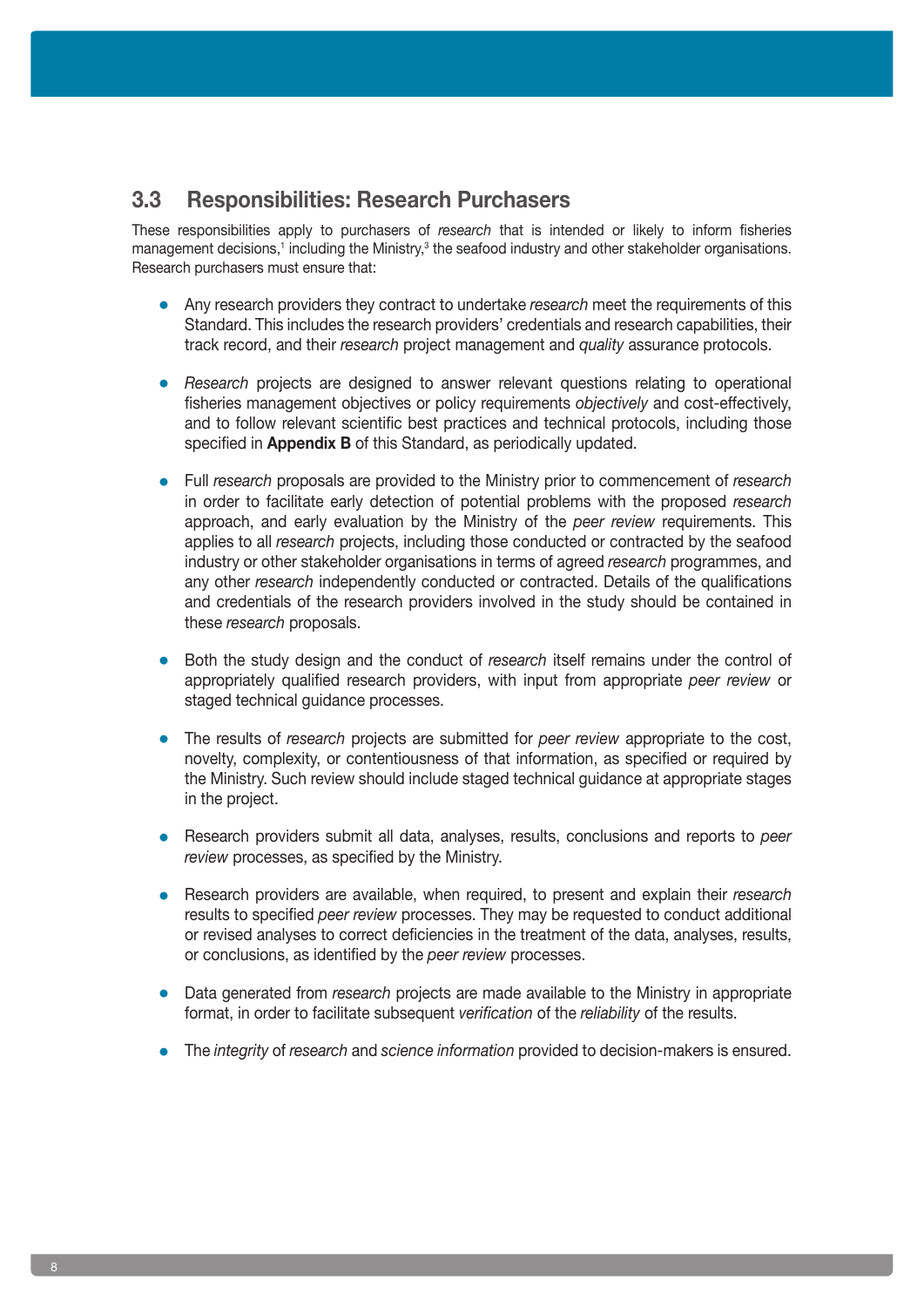### **3.4 Responsibilities: Research Providers**<sup>5</sup>

Research providers providing *research* and science data, analyses, results and reports intended or likely to inform fisheries management decisions<sup>1</sup> must meet requirements for:

- **–** appropriate and adequate qualifications and capabilities;
- **–** project management and quality management;
- **–** data management and provision;
- **–** certification of laboratories and equipment;
- **–** data collection;
- **–** data analysis and synthesis;
- **–** experimental studies;
- **–** technical protocols;
- **–** internal and external *peer review*; and
- **–** research reports.

#### *Qualifications and Capabilities*

- *Research* conducted by research providers is to be designed, led and conducted by reputable research staff with appropriate science qualifications, and with respected science publications, in the *research* field(s) concerned.
- Research providers will be expected to demonstrate their capability and track record for delivering high *quality research* and *science information*.

#### *Project Management and Quality Management*

- Research providers must demonstrate that they implement and maintain effective inhouse project management, *research quality* assurance and data management systems. Research project leaders are to be designated as responsible for project management and *quality* assurance.
- For *research* contracted by the Ministry, or purchased directly by stakeholders, there must be regular monitoring of project progress against project plans to ensure delivery on schedule. Progress reports must be provided as stipulated in the project plan.

<sup>5</sup> Small (1–3 person) research provider organisations may be exempt from some of the requirements detailed in this section. This will be determined by the Ministry on a case-by-case basis.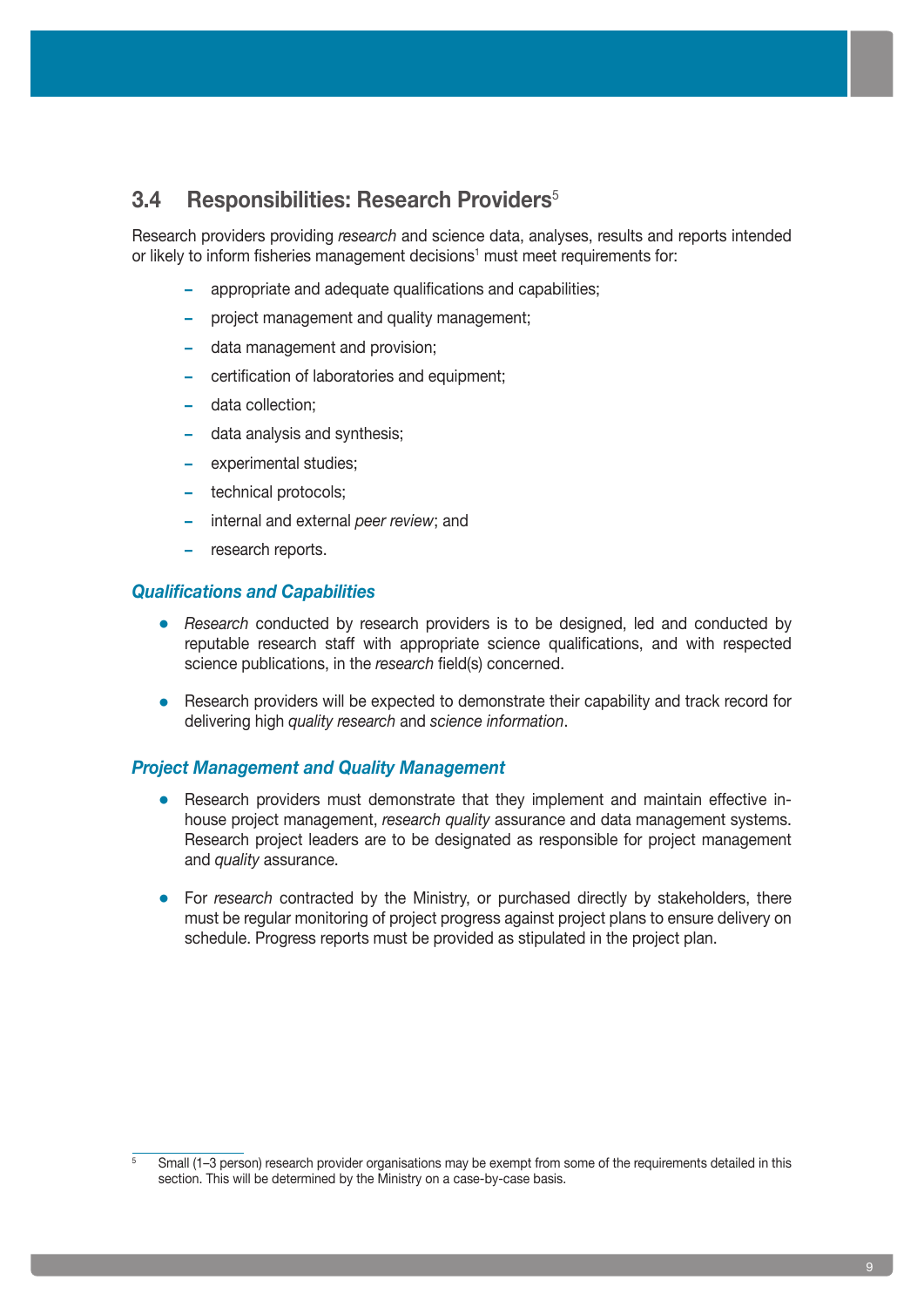#### *Data Management and Provision*

- Research providers are to establish and routinely follow effective data management and data processing procedures, to ensure the *accuracy* and *integrity* of *research* data. Such systems should include processes for error checking, data *validation* and data-grooming.6 *Research* data are to be stored in appropriately designed databases, with adequate cataloguing, documentation and metadata. Data backup and disaster recovery systems are to be implemented and maintained.
- **•**  All relevant datasets and analyses associated with *research* and *science information* intended or likely to inform fisheries management decisions<sup>1</sup> must be made available to the Ministry for *independent peer review* and possible future *validation* or re-analysis. Where relevant, the computer code developed to analyse data should also be made available. Such data are to be:
	- **–** submitted, when required, in formats appropriate for the respective Ministry databases;
	- **–** appropriately archived to ensure future access;
	- **–** adequately documented; and
	- **–** accompanied by appropriate metadata.

#### *Certification of Laboratories and Equipment*

Where *research* will involve laboratory analyses or the use of equipment that requires calibration or operation in accordance with applicable technical protocols, research providers will be required to:

- Demonstrate that laboratories meet any applicable certification requirements.
- Demonstrate that all equipment has been calibrated and certified in accordance with applicable technical protocols for the equipment concerned.
- Maintain the equipment according to manufacturer's instructions or specifications.

#### *Data Collection*

- Data must be collected according to documented procedures, and in a manner that reflects standard best practices generally accepted by the relevant science and technical communities. Data and information sources must be identified or made available upon request.
- Data collection methods, systems, instruments and statistical sampling designs must be designed to meet the requirements and objectives of the *research* projects concerned, and should be *validated* before use. Instruments must be calibrated using applicable standards or fundamental engineering and *scientific methods.*
- Data must undergo internal or external *quality* assurance prior to being used in analyses that are intended or likely to inform fisheries management decisions.<sup>1</sup>

<sup>6</sup> Data grooming is any process whereby data are checked for *accuracy* using objective rules, and data that are known or likely to be incorrect are corrected, deleted or replaced with appropriate estimated values derived from *accurate* data. In many cases data grooming is a data analysis stage rather than a data management process. However, where data grooming procedures become routine, they should be incorporated into established data management processes to avoid duplication of effort.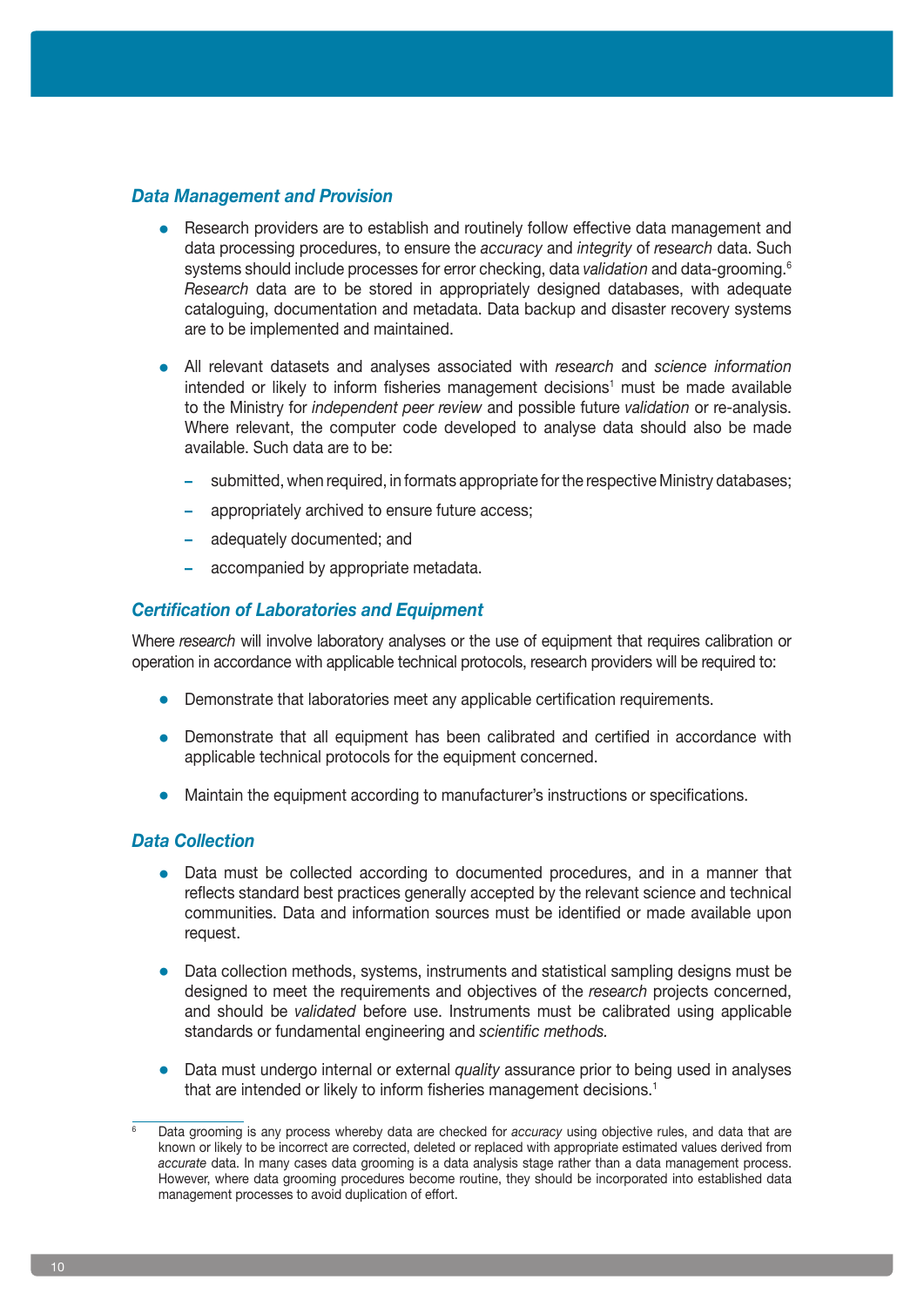#### *Data Analysis and Synthesis*

- Data analyses must generally be conducted using methods that are documented in published methods manuals or agreed technical protocols (such as those in **Appendix B** to this Standard, as periodically updated), or methods otherwise published and generally accepted by the relevant science and technical communities.
- **•**  Routine analytical methods (including statistical procedures, models and other analytical tools) and resulting analyses should be periodically reviewed by suitably qualified internal and/or external experts to ensure their *validity*.
- **•**  Analyses that are novel, complex, or contentious must be submitted for appropriate *peer review*, as specified by the Ministry, and reviewed by appropriately qualified *independent* experts.
- Analytical methods must be documented, made available upon request, and included when analyses are disseminated. Details of analytical methods must be included in final research reports.
- The data requirements and assumptions associated with a statistical or analytical model should be commensurate with the resolution and *accuracy* of the available primary data.

#### *Experimental Studies*

- The theory and details of experimental designs and methods must be documented. This should include details of assumptions made, any hypotheses established or tested, experimental design, experimental data and results, analytical methods and the statistical procedures employed.
- Novel, complex or contentious experimental studies, including their experimental design, results and analytical methods, must be *peer reviewed* by appropriate *independent* experts. For such experimental studies, results of any initial experimental trials conducted should be made available for staged technical guidance prior to conducting subsequent stages in the study.
- Where it is intended that new experimental methods and approaches should move towards regular or production use, such approaches should first be subjected to thorough and rigorous science *peer review* before being transferred into general *research* use.

#### *Technical Protocols*

- Research provider organisations will be required to implement and follow established or adopted technical protocols and established best practices relevant to the *research* field(s) concerned.
- Where tools, techniques, methods or processes represent a significant development, advance, innovation or improvement in the *research* approach used, technical protocols must be drawn up that describe the tools, techniques and processes used when conducting the relevant form of stock, environmental and/or risk assessment. Where such technical protocols already exist, they must be followed.
- **Appendix B** provides references to several Technical Protocols that should be used, where relevant.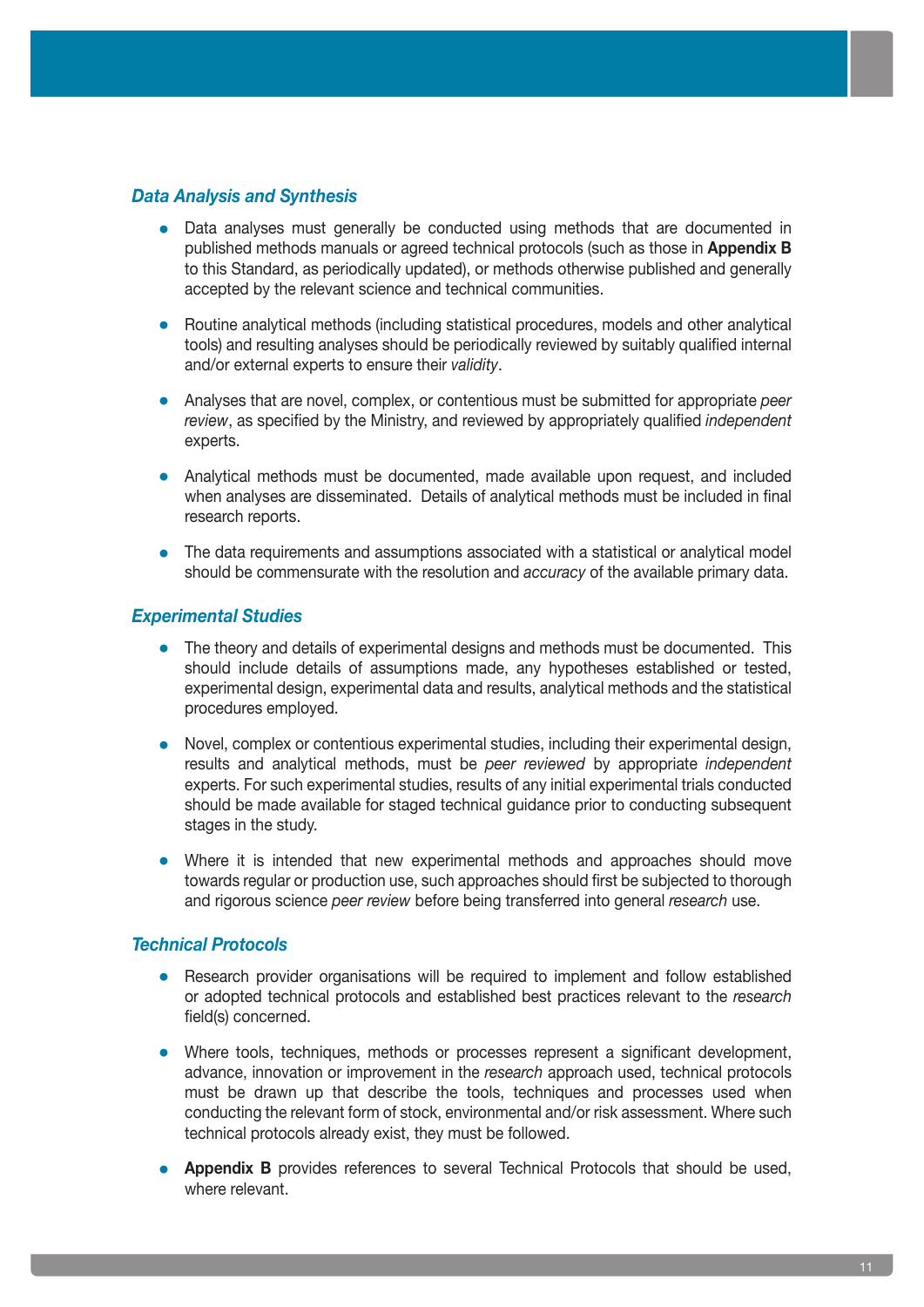#### *Internal and External Peer Review*

- **•**  Research providers must implement appropriate internal *quality* assurance and *peer review* processes relevant to each of the above requirements, including the production of final research reports.
- **•** Research providers must also submit data, analyses, results, conclusions and reports intended or likely to inform fisheries management decisions<sup>1</sup> to *peer review* processes, as specified by the Ministry, as or when requested to do so. Depending on the cost, size and complexity of the *research* project, this may require submission of project proposals, initial data, interim analyses and results, and final results and conclusions to several stages of technical guidance and *peer review*.

#### *Research Reports*

• All *research* projects should be written up at least as final research reports (see Section 3.8). Where the *research* represents a significant advance in the *research* field concerned, research providers are encouraged to write up and submit the results to an appropriate *peer reviewed* science journal.

### **3.5 Peer Review Processes**

*Peer review* is the accepted and most reliable process for assessment of the *quality* of *research* and *science information*. The use of *peer review* as the principal *quality* assurance method for *research* and *science information* enhances the confidence of the community (including scientists, fisheries managers, tangata whenua, stakeholders and the public) in the findings presented in science reports.

*Peer review* processes, designed to ensure that *research* and *science information* meets the *science information quality* criteria specified in this Standard, must be established and implemented for all *research* and *science information* that is intended or likely to inform fisheries management decisions.1

#### *Peer Review Criteria*

*Peer review* processes must be designed and conducted to meet the criteria described below. The way in which the criteria are met will differ for alternative forms of *peer review*. Trade-offs may be required; for example, between the *independence* of peer reviewers and the inclusiveness of tangata whenua and stakeholder knowledge and viewpoints; or between the need for timely *research* and *science information* and the time required to conduct fully-*independent* expert *peer review* processes.

*Independence* **and Expertise** *–* One of the prerequisites for trust and credibility of *research* and *science information* is that it must be seen as being provided by neutral processes that operate *independently* of politics, financial interests and advocacy.

- **•** Peer reviews should be conducted by science experts who:
	- **–** were not responsible for conducting the *research* and analyses under review;
	- **–** have the appropriate expertise and experience to review the *research* and *science information* and analyses concerned; and
	- **–** are able to provide impartial and *objective* review.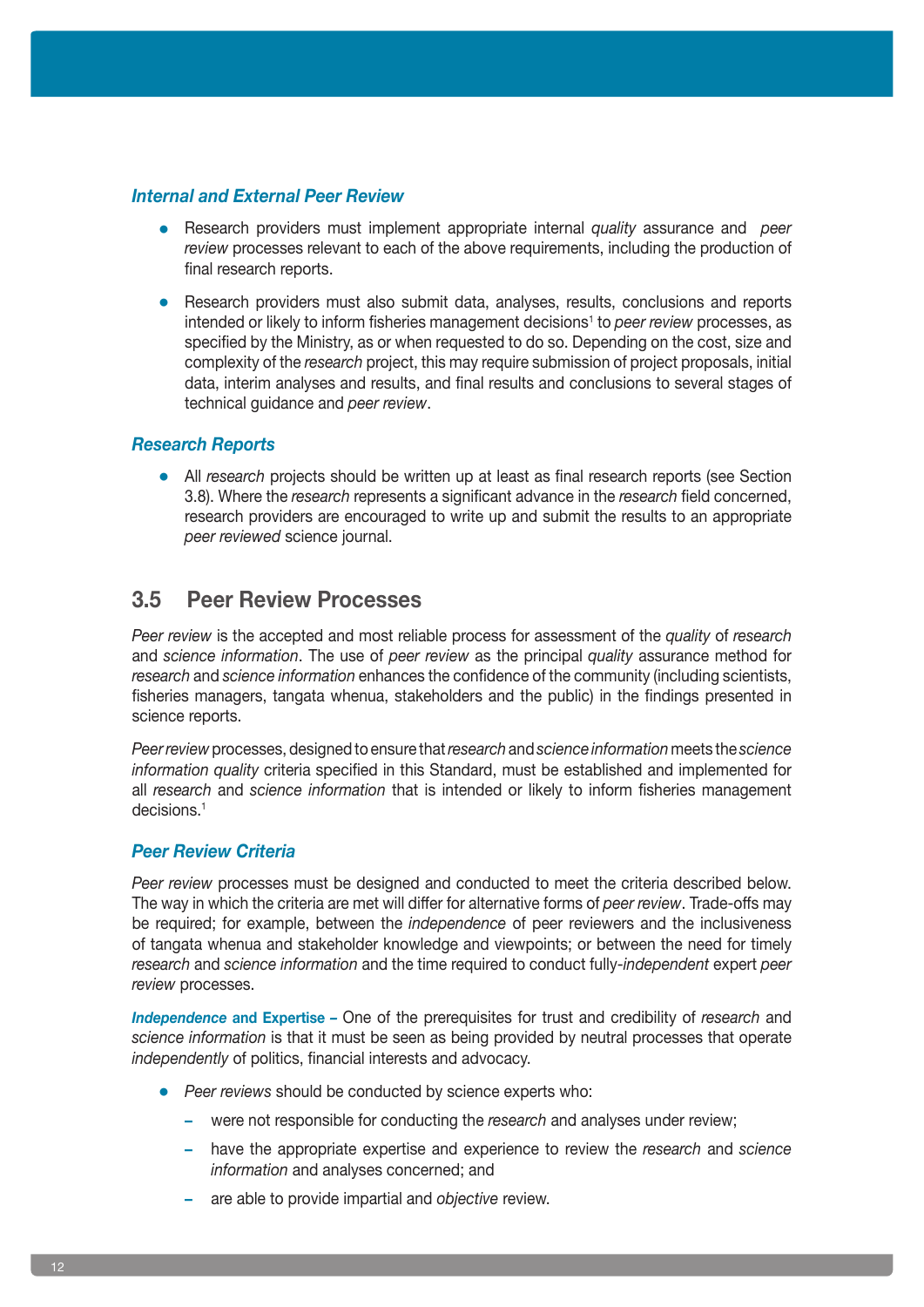- **•** Peer reviewers must primarily be selected on the basis of scientific expertise and experience relevant to the disciplines and subject matter to be reviewed.
- **•**  Participants in *peer review* processes are expected to act in an *independent* and expert manner during *peer review* processes. They should not act as direct advocates for any interest group, and are expected to step aside from their sector affiliations and participate as expert individuals primarily interested in producing *objective*, *unbiased* science.
- **•**  For *peer review* of *research* projects that are novel, complex, or contentious, a greater degree of *independence* may be necessary to ensure *objectivity* and credibility of the *peer review* process. In such cases, reviewers should not be directly affiliated or associated with affected stakeholder groups, or with the research providers involved in the *research* under review.
- Peer review processes should be designed and conducted in ways that are not adversarial. but participants should be prepared to have their contributions challenged in constructive ways.
- **•**  Complete *independence* of peer reviewers is unlikely to be achievable within the small New Zealand fisheries and marine science research community. Intentional involvement of interested stakeholders may also be beneficial to increasing trust and acceptance of *research* results. In this case, potential conflicts of interest must be identified and managed during *peer review* processes to ensure that they do not result in *bias* in the information and conclusions.

**Balance of Expertise** *– Peer review* working groups, workshops, or panels need to incorporate an appropriate range and variety of scientific expertise suitable for review of the information concerned.

- Selection of expert advisers should match the nature of the information under review and the level of technical expertise required, be sufficiently diverse to represent the range of scientific and technical fields of knowledge under review, and be sufficiently balanced to reflect the potential diversity of opinion amongst experts.
- In the context of *peer review* participation, the term 'balance' does not refer to balancing of stakeholder or political interests, but rather to diverse representation of alternative perspectives and intellectual views within the science community.

**Inclusiveness** *–* Where relevant and useful to the interpretation and *objective* evaluation of the information under review, tangata whenua, seafood industry and other stakeholder knowledge and experience should also be included in *peer review* processes.

- Provided potential conflicts of interest are identified and managed, the presence of observers at *peer review* meetings can facilitate *transparency* and openness without compromising *objectivity*. Constraints on observers may include not participating in the scientific evaluation of information, analyses and conclusions, or not contributing to the achievement of consensus regarding scientific conclusions.
- The knowledge and expertise of representatives from the different stakeholder or interest groups that is used to inform the scientific debate should be identified as such, and may then be duly reflected in the science advice provided.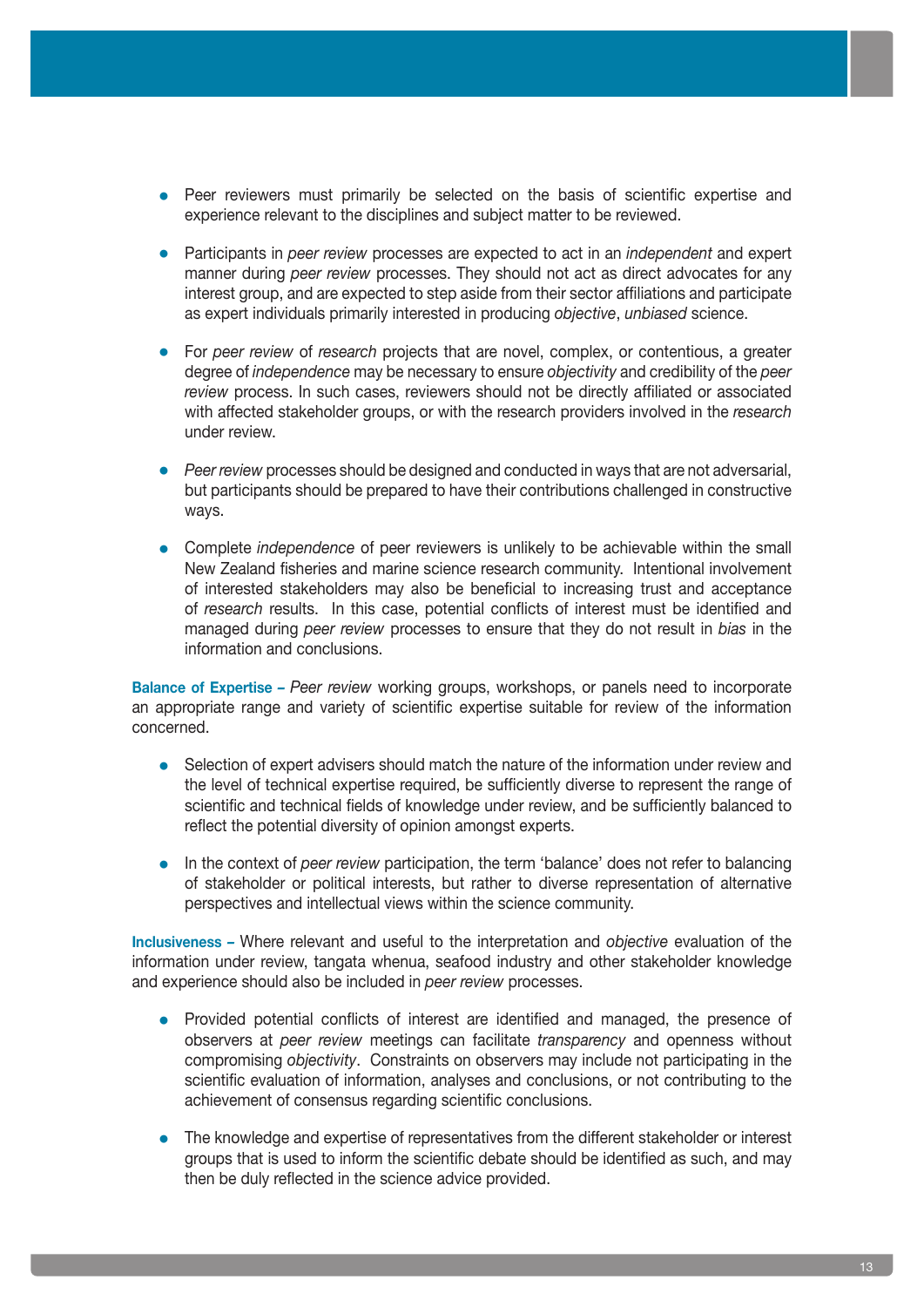*Transparency* **and Openness** *–* Another prerequisite for trust and credibility of *research* and *science information* is that science processes are *transparent* and open to public scrutiny at all stages, particularly during *peer review* and when reporting information.

- There must be a presumption of openness and *transparency* regarding access to final research reports, results and conclusions. Subject to relevant confidentiality requirements or agreements, the public should have access to the final *research* and *science information* products resulting from each stage in their development; from data collection, to analysis and modelling, to reporting of results and conclusions, to subsequent fisheries management decision-making.
- **•**  All final *peer-reviewed research* and *science information* underlying fisheries management decisions<sup>1</sup> should be readily accessible to *independent* scrutiny, including by tangata whenua, stakeholders and the public. The *integrity* of *research* and *science information* must be protected when making the information available.

*Relevance – Research* and *science information* should be *relevant* to the fisheries management objectives and associated key questions for the fishery concerned.

- **•**  Where information is not considered *relevant* to a fisheries management objective or question, this should be determined and documented by the *peer review* process.
- Information not considered *relevant* to fisheries management objectives or questions should not be used to inform fisheries management decisions<sup>1</sup> related to those questions or objectives.

**Timeliness** – Practical and efficient fisheries management decisions<sup>1</sup> often require rapid review and provision of *research* and *science information* to fisheries managers.

- Science *quality* assurance processes need to be efficient, and to balance the need to maximise the *quality* of *research* and *science information* with the requirement for costeffectiveness and timely provision of information, particularly for *research* that follows established and well-tested methodology.
- **•**  The need for timeliness of *research* and *science information* can mean that preliminary results of scientific *research* or monitoring programmes may need to be presented before the study is complete. Uncertainties and risks that arise from an incomplete study should be appropriately acknowledged, but not over-emphasised.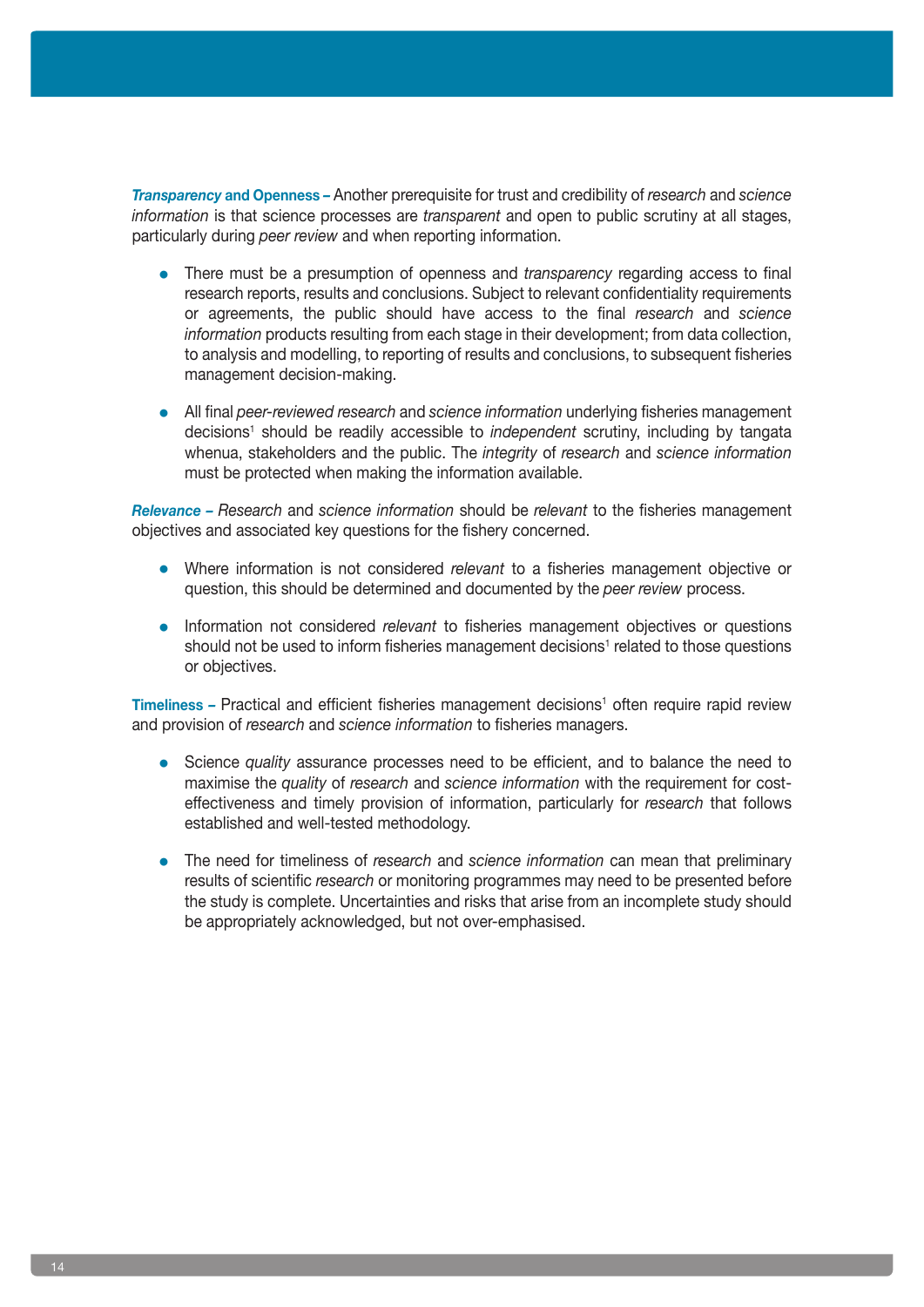**Management of Conflicts of Interest** *–* Conflicts of interest arise when a participant's interests could impair, or be perceived to impair, the participant's *objectivity* in *peer review* processes. Actual or potential conflicts of interest must be identified and actively managed so that the impartiality of the *peer review* processes is not called into question.

- **•** Conflicts of interest may include, but are not limited to:
	- **–** personal financial interests and investments;
	- **–** employer affiliations;
	- **–** consulting arrangements;
	- **–** grants or contracts held by, or anticipated by, an individual or research provider; or
	- **–** commercial or personal relationships with others who have material interests in related businesses or stakeholder organisations.
- Peer reviewers should not have conflicts of interest that might seriously constrain their ability to provide impartial, *objective* advice. In particular, Chairs of *peer review* working groups, workshops, or panels must be impartial, and must not have any direct affiliation with research providers whose *research* is being reviewed, or with seafood industry or other stakeholder groups that may be affected by management decisions based on the *research* and *science information* under review.
- While the existence of conflicts of interest need not preclude participation in *peer review* processes, all actual and potential conflicts of interest need to be identified and managed.
- Management of conflicts of interest will primarily be the responsibility of the Chair of the *peer review* working group, workshop, or panel concerned. Chairs of *peer review* processes will be responsible for determining whether any conflicts of interest could jeopardise the *quality* of the science advice, if necessary in consultation with the Ministry's chief scientific advisor. Procedural rules should be established for ensuring conflicts of interest do not jeopardise the *objectivity* of the *peer review* process.
- Terms of Reference for *peer review* processes should include requirements for declaring and managing conflicts of interest that are compatible with the guidelines provided by the Office of the Auditor General (2007). Participants should be required to:
	- **–** declare any actual or potential conflicts of interest;
	- **–** work with the Chair of the *peer review* processes and the Ministry, as appropriate, to manage any actual or potential conflicts of interest; and
	- **–** endeavour to provide their expert advice free from any undue influence by the seafood industry, fisheries managers, stakeholder organisations or other interest groups.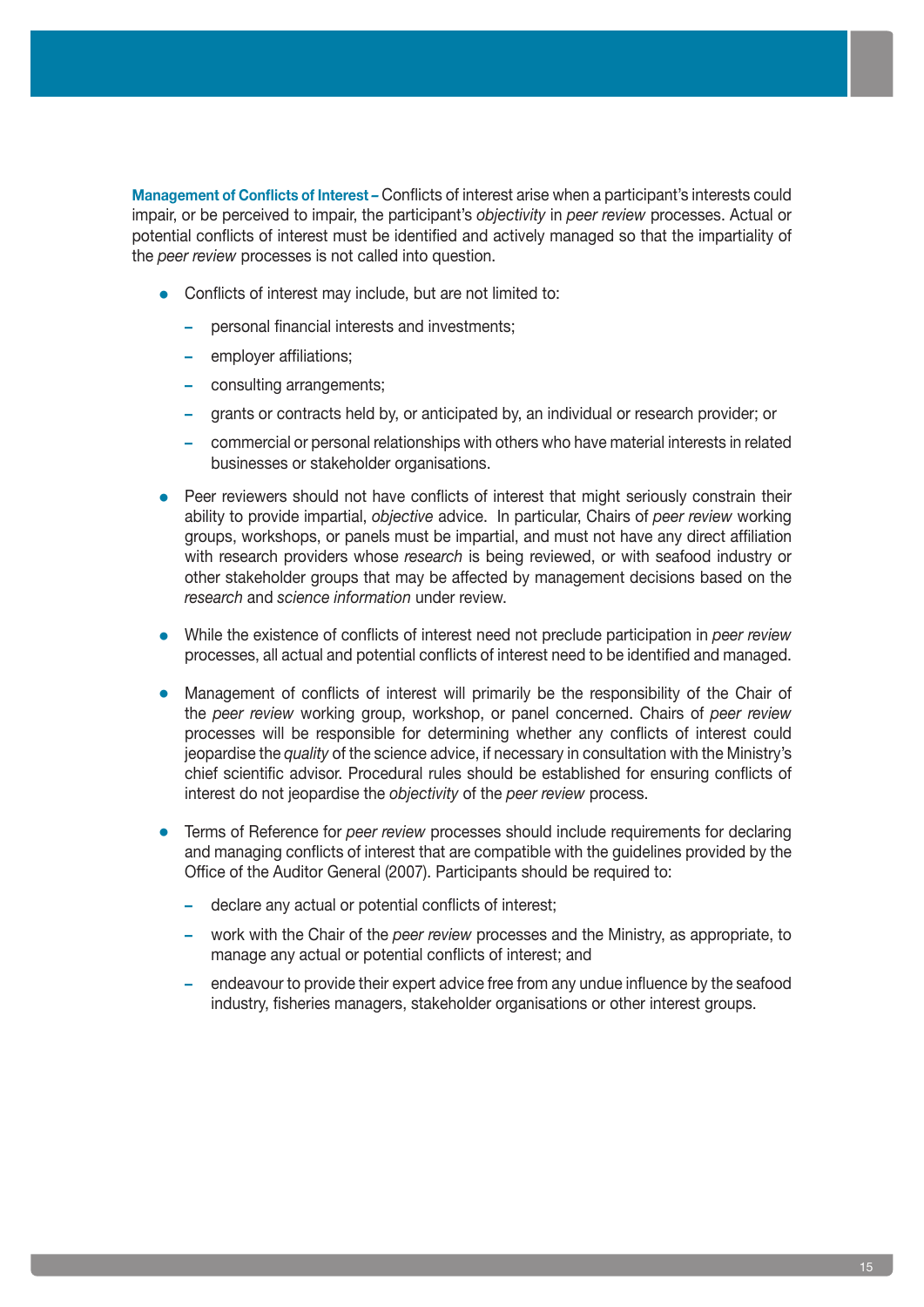*Reporting of Uncertainty and Risk –* Presentation of *research* and *science information* must include the evaluation and reporting of uncertainty and risk, where relevant. Research reports should identify and explain known or likely sources of uncertainty, evaluate levels of uncertainty in results, and assess the relevant risks associated with those uncertainties.

- Stock assessments, environmental assessments, risk assessments and other *research* and *science information* products should describe data collection methods, state major assumptions, report sources of uncertainty or statistical error of analytical models, evaluate data limitations, and where appropriate identify studies or analyses that could assist in reducing those uncertainties.
- When quantitative stock, environmental or risk assessments are produced, assessment reports must specify, to the extent practical, the central estimate for the population or ecosystem component affected, as well as appropriate upper and lower confidence intervals.
- **•**  Reporting of uncertainty must be *objective* and *unbiased*. Attention must be paid to not over-emphasising or under-emphasising uncertainties in the information or analyses presented. Scientific conclusions must be appropriate to the reported evaluation of uncertainty.

**Staged Technical Guidance** *–* The more costly, novel, complex, or contentious *research* and science information is considered to be with respect to fisheries management decisions,<sup>1</sup> the more rigorous and *robust* the science *quality* assurance requirements must be. *Research* projects that are novel, complex, or contentious will be subjected to *peer review* at a number of stages through the *research* processes, and may also be subjected to more than one form of *peer review*.

Irrespective of the actual *peer review* process used, early engagement of peer reviewers in the *research* process (e.g. before expensive research surveys are carried out) will enable technical problems to be identified, prevent wastage of resources on invalid or suboptimal methods, and significantly improve the *quality* and *reliability* of results. This is best achieved by staged technical guidance.

Particularly where *research* projects are costly, novel, complex, or contentious, *peer review* and technical guidance should be conducted at the following stages in the *research* process (**Figure 2**):

- **•**  Review of the *research* project design to evaluate whether the proposed *research* methods are appropriate, and whether key fisheries management questions<sup>1</sup> will be answered and *research* objectives will be met.
- Evaluation of the *quality*, representativeness and adequacy of data generated by the project, and consideration of the most appropriate analytical methods for those data.
- Review of the analyses, results, conclusions, summary documents and final research reports, including evaluation of the uncertainties of the *research* results and the associated risks for fisheries management.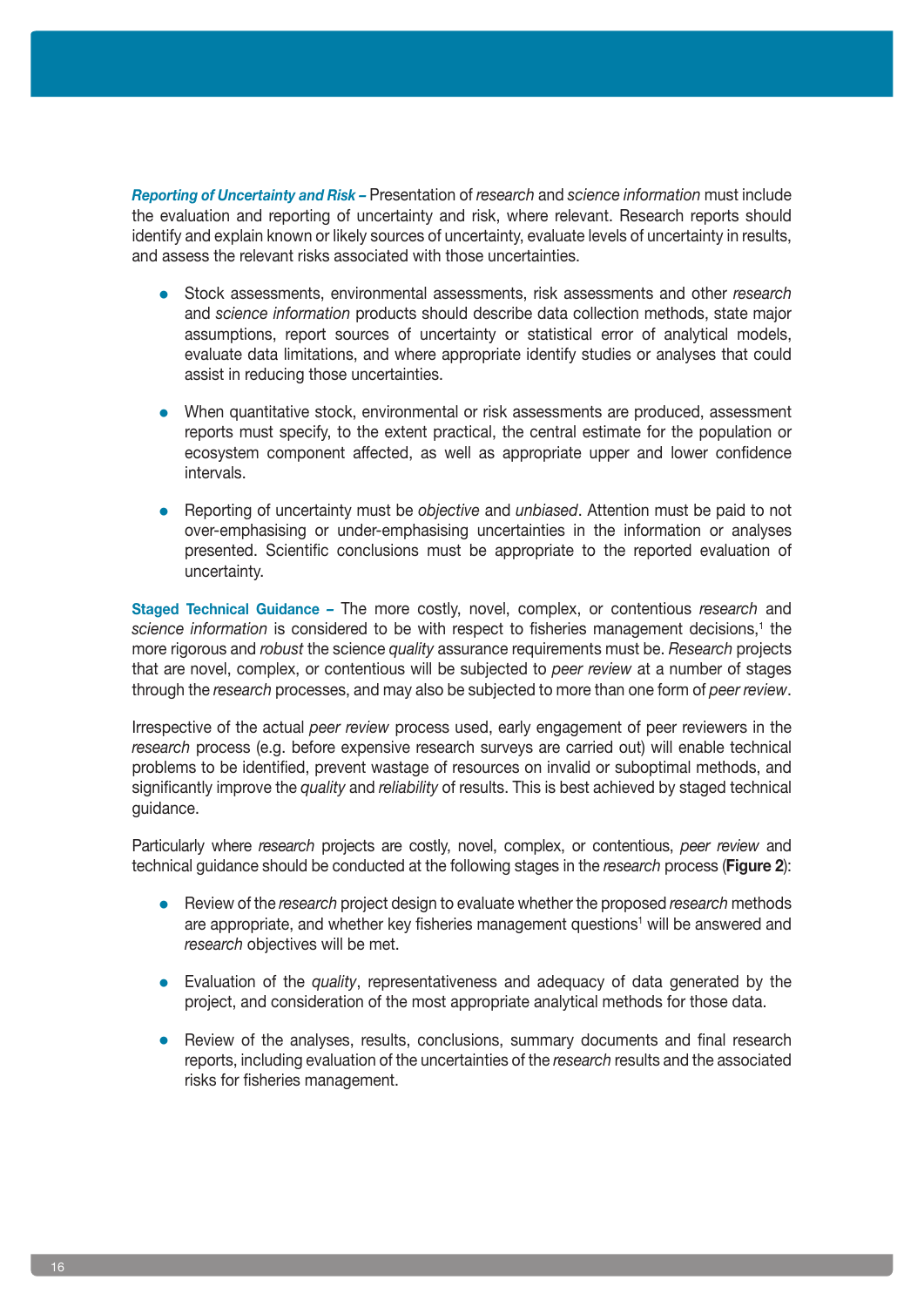#### *Forms of Peer Review*

There are a number of options for conducting effective *peer review*. The choice depends on factors such as: the need for timeliness; preferences for inclusiveness to facilitate buy-in and mitigate potential end-runs; the cost, novelty, complexity or contentiousness of the *research* and *science information* under review; and other relevant circumstances or requirements.



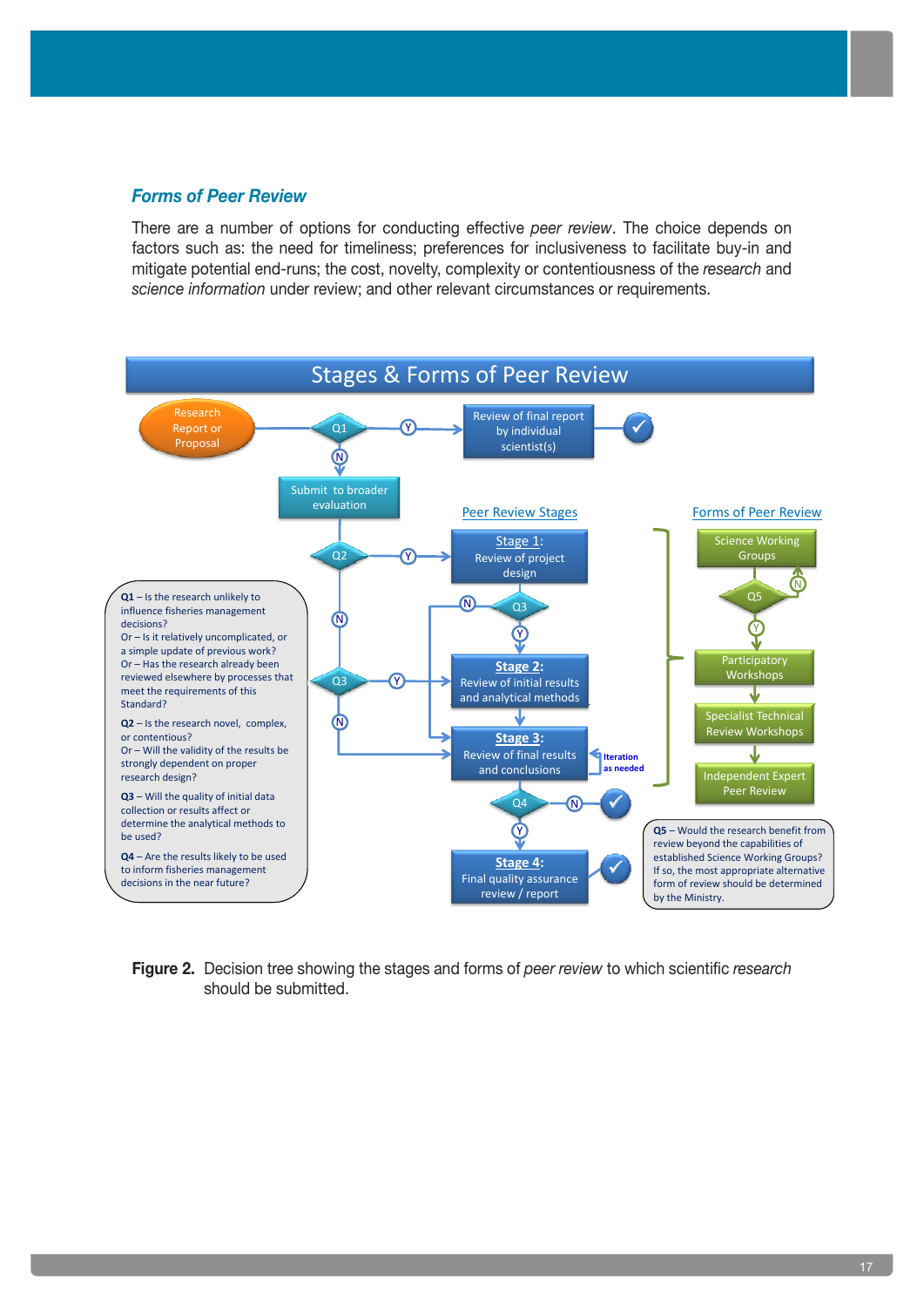A variety of *peer review* processes may be undertaken by the Ministry,<sup>3</sup> research purchasers, or research providers. However, the Ministry is responsible for determining the appropriate form of *peer review*, and the membership and terms of reference for the *peer review* working group, workshop, or panel following consultation with relevant parties. The Ministry is also responsible for ensuring the *peer review* criteria are appropriately met at each stage of the *peer review* process.

An overview of the *peer review* process and the alternatives available is shown in **Figure 2** in the form of a decision tree to assist in determining the most appropriate stage and form of *peer*  review for individual research projects. The Ministry<sup>3</sup> will use this decision tree when determining the appropriate stage and form of *peer review*. Descriptions of the alternative forms of *peer review* are provided below.

**Simple** *peer review –* if a *research* project is unlikely to influence fisheries management decisions, is relatively uncomplicated or simply an update of previous work, or has already been *peer reviewed* elsewhere by processes that meet the requirements of this Standard, *peer review* of the final research report by one or more qualified scientists may be adequate.

**Science Working Groups** *–* where there is a requirement for regular and timely review and provision of science advice, *peer review* can most effectively be conducted by standing science working groups or advisory committees. Science working groups are particularly suitable for review of regular fishery characterisations, updated biological studies, stock assessments, fisheries abundance surveys and regular evaluations of impacts of fisheries. For such *research*, where there is a long history of addressing similar questions, and technical protocols or agreed methods for sound science have already been established and tested, the accumulated experience of members of science working groups can result in highly efficient and reliable review of *research* results.

- Membership of science working groups should tend towards being more inclusive, and should include an adequate range of scientific expertise and stakeholder experience in the range of *research* and *science information* referred to each working group. Such working groups will benefit from the experience of members familiar with the techniques used in the work being reviewed, and from established working relationships where conflicts of interest have been resolved.
- Where agreed technical protocols do not exist for the methodology and analyses under review in a particular working group, but where Ministry or other members of other existing working groups or advisory committees possess expertise, experience and institutional knowledge relevant to the information to be reviewed, *peer review* can still be conducted by science working groups or advisory committees. In such cases, inclusion of additional invited experts will provide broader perspectives and reduce the risk of inadequate *peer review* that might result from limited knowledge or fixed views of existing participants.

**Participatory Workshops** *–* where *research* and *science information* and analyses have broad geographic scope, or cover a wide range of disciplines, or are addressing substantial new methodologies or information, or attract considerable interest from diverse stakeholder and public groups, a more diverse and participatory *peer review* workshop process may be required.

• Such participatory workshops can still be led by existing science working group or advisory committee Chairs, but will benefit from being run as one or more broadly participatory meetings with different interest groups. Alternatively, a public meeting or workshop can be used to canvas broad inputs, followed by a specialist technical review workshop or *independent* expert *peer review* panel to collate and critically review the broad inputs.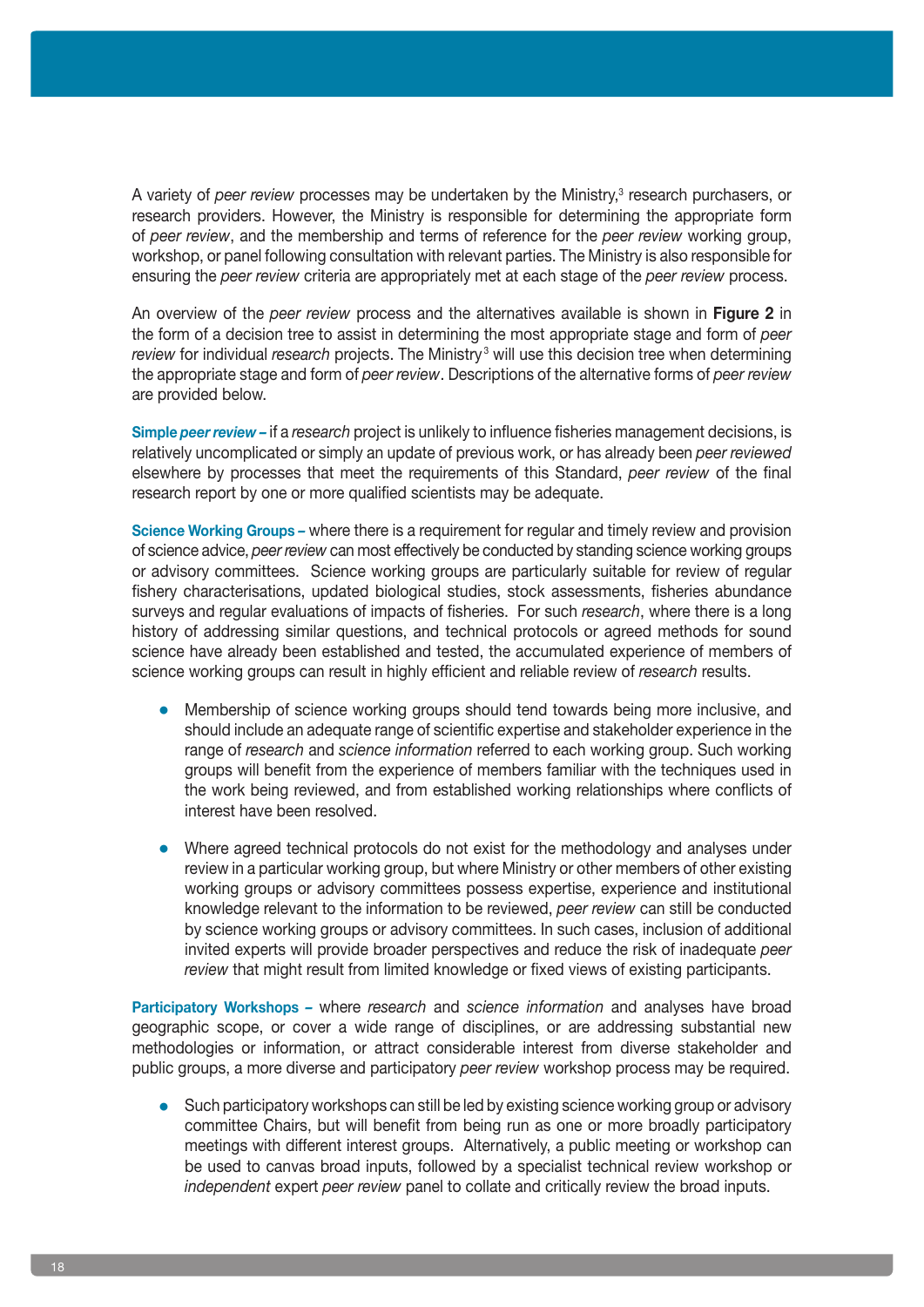• Additional experts and suitably experienced tangata whenua and stakeholder group representatives should be included in such participatory workshop processes to ensure that diverse viewpoints and sources of information are fully canvassed and incorporated.

**Specialist Technical Review Workshops** *–* are more appropriate where the questions to be addressed, and the information to be reviewed, relate less to providing immediate science advice for fisheries management decisions,<sup>1</sup> and more to reviewing novel, complex, or contentious *research* approaches in order to provide information and technical guidance to future *peer review* processes.

- Specialist technical review workshops should be led by, and should primarily consist of, recognised technical experts in the scientific fields or methodologies being reviewed. Inclusion of additional experts in related fields, and of experienced individuals or tangata whenua or stakeholder representatives, may be beneficial to fully identifying the benefits and shortcomings of alternative technical approaches to particular *research* questions.
- Emphasis in such processes should be on technical expertise, wide canvassing of expert opinion and technical information, consideration of diverse expert perspectives and exploration of new ideas. Such workshops might include review and planning exercises for new data collection or survey methodologies, or technical workshops to reconsider old, and develop new, analytical methods.

*Independent* **Expert** *Peer Review –* may be required:

- **–** where the *research* is novel, complex, or contentious;
- **–** when there are strong conflicts of interest relating to potential impacts of fisheries management decisions<sup>1</sup> on organisations, industries or groups with whom some participants in regular *peer review* processes are affiliated; or
- **–** where attempts at *peer review* using existing committees or panels have resulted in adversarial debate and irreconcilable opposing views.
- **•**  Fully-*independent ad hoc* expert *peer review* panels should be constituted as and when necessary to provide the highest level of *independent peer review* under situations when one or a combination of the following circumstances applies:
	- **–** questions exceed the technical expertise of the existing science working groups;
	- **–** there is substantial uncertainty and a range of conflicting scientific opinions regarding the interpretation of results;
	- **–** the findings are controversial; or
	- **-** implications for fisheries management decisions<sup>1</sup> are substantial.
- **•**  Fully-*independent* expert *peer review* panels should be facilitated and managed by a suitably qualified *independent* expert, with primary responsibility for the review residing with appointed, recognised experts in the *research* field concerned, who are not directly affiliated with anyone involved in, or affected by, consequent fisheries management decisions.1
- **•**  Ministry, industry-affiliated or other experts may be requested to provide input to the deliberations of an *independent peer review* panel, but the *peer review* report must be produced by the appointed *independent* experts, free from undue non-scientific influences and considerations.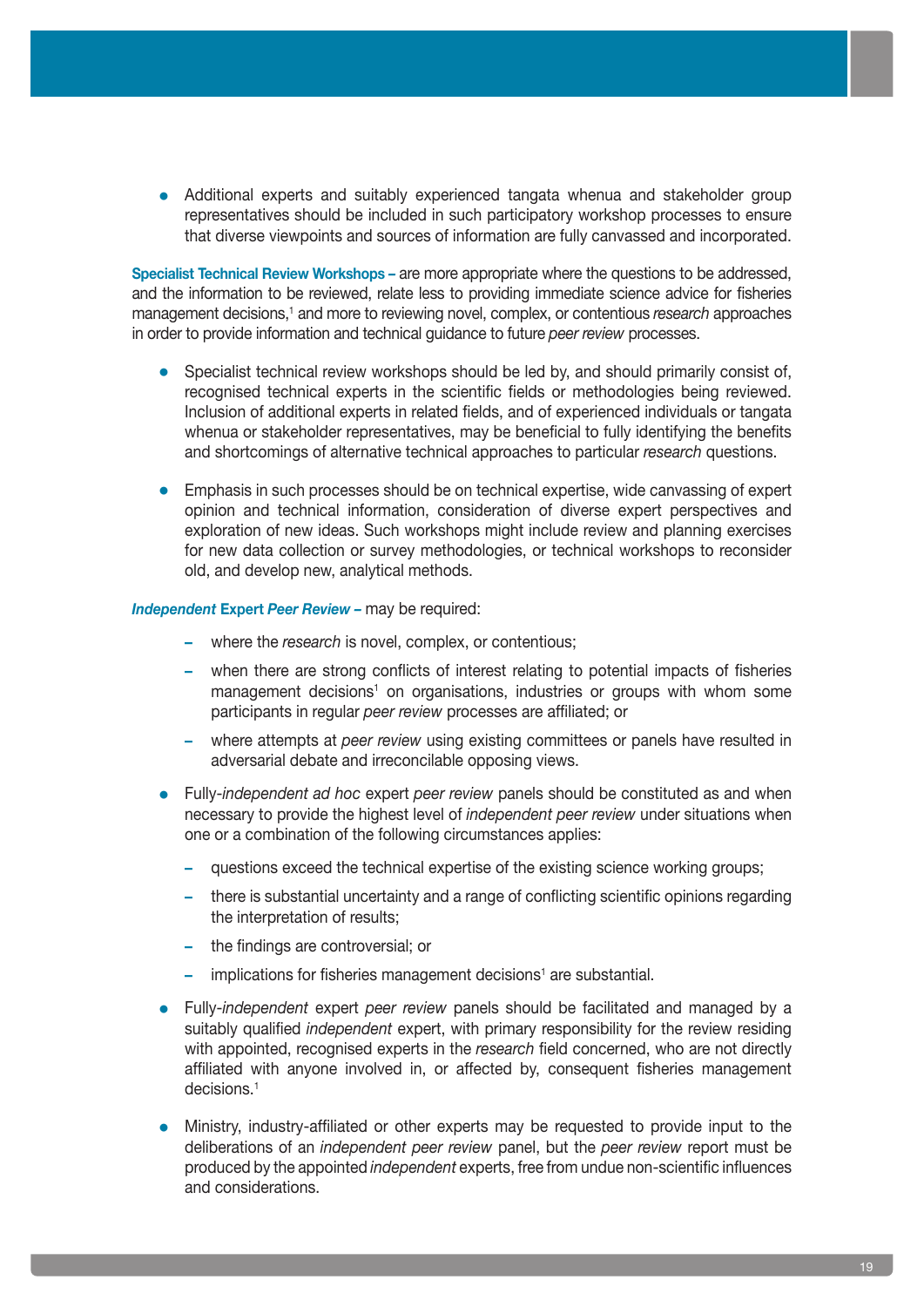• In some cases, it may be adequate to commission one or more subject matter experts, rather than a panel, to provide *independent peer review*. This is particularly relevant to periodic reviews of *research* programmes and assessment methodologies. *Research* programmes and assessment methodologies should be periodically reviewed to ensure their balance, efficiency and effectiveness in addressing specified management objectives and questions. Establishing the range and priority of questions to be asked, and the balance of *research* projects to address these, is as important as ensuring that individual projects are conducted correctly. Reviews of *research* programmes should be conducted by *independent* science experts who were not involved in the original design or development of those programmes or methodologies.

#### *Appointment and Role of Chairs*

Where *peer review* is to be conducted by any form of science working group or advisory committee, participatory workshop, specialist technical review workshop, or *independent* expert *peer review* committee or panel, the role of the Chair is critical to the effectiveness and *objectivity* of the process. The Ministry<sup>3</sup> will determine and formally appoint the Chairs for such working groups, workshops, or panels. Chairs will be carefully chosen to meet the following requirements:

- To be *objective*, impartial and respected scientists in their field, with demonstrated ability, experience and technical knowledge to simultaneously Chair and actively participate in scientific debates on the *research* topics to be dealt with by the *peer review* process concerned.
- **•** To ensure that participants in the review are aware of the Terms of Reference for the review process concerned, and that the Terms of Reference are adhered to by all participants.
- **•**  To be responsible for managing conflicts of interest during *peer review* processes.
- **•**  To ensure that *peer review* processes are not unduly influenced by the potential fisheries management implications of *research* results or conclusions. Chairs will be required to ensure that fisheries management implications do not jeopardise the *objectivity* of the review or result in *biased* interpretation of results.
- **•**  To strive for consensus while ensuring the *transparency* and *integrity* of *research* analyses, results, conclusions and final reports. If consensus cannot be reached as a result of divergent opinions about the interpretation of the *research* results, minority and alternative viewpoints should be recorded.

#### *Peer Review Terms of Reference*

Irrespective of the process chosen for *peer reviews*, the scope of work and terms of reference for any *peer review* must be determined in advance of the selection of reviewers. Terms of Reference must:

- Include the mandate, roles and responsibilities of the Chair and participants.
- Identify the *research* projects or issues to be dealt with, including technical questions to guide the *peer review* process.
- **•**  Document expectations regarding *peer review* processes and reporting of *peer review* outcomes.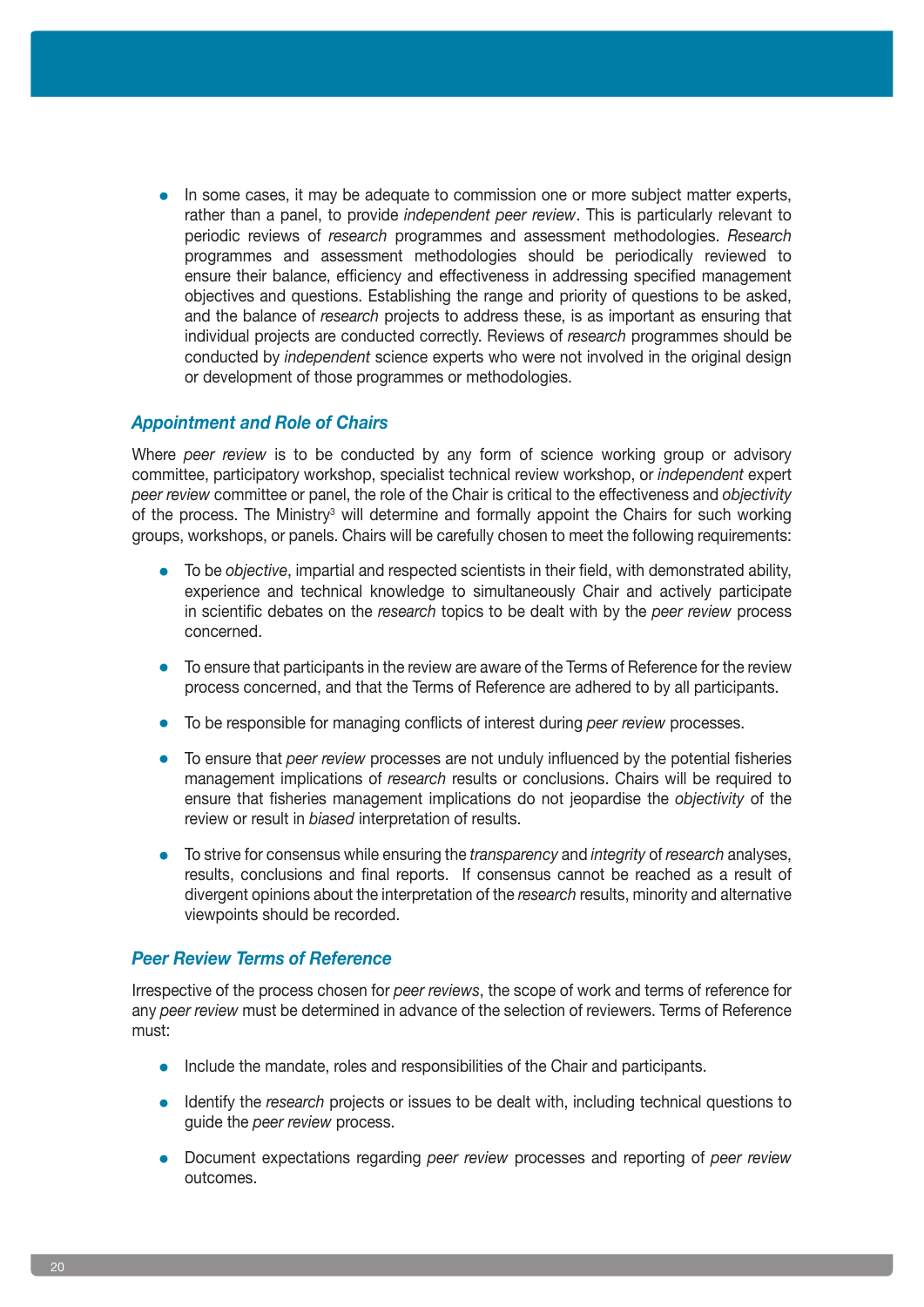- **•**  Allow peer reviewers the opportunity to offer a broad evaluation of the *research* and *science information* under review.
- Ensure that uncertainties and associated risks for fisheries management are clearly identified and appropriately and *objectively* characterised and documented.

### **3.6 Ranking of Science Information Quality**

The Ministry will implement processes to rank the *quality* of *research* and *science information* that is used in support of fisheries management decisions.<sup>1</sup> These ranks are intended to provide a clear and *objective* indication of the *quality* of information used to inform fisheries management decisions.1 Chairs of *peer review* working groups, workshops and panels will be responsible for ensuring that this is done. Where agreement cannot be reached on the *quality* ranking of a particular piece of *research* or *science information*, the Ministry's chief scientific advisor will be responsible for the final ranking of such information, in consultation with the Chair of the *peer review* working group, workshop, or panel concerned.

Science *quality* assurance and *peer review* processes implemented in accordance with this Standard are required to assess the *quality* of information by applying the following *quality* ranking system:

- **• 1 High** *Quality* is accorded to information that has been subjected to rigorous science *quality* assurance and *peer review* processes as required by this Standard, and substantially meets the key principles for *science information quality*. Such information can confidently be accorded a high weight in fisheries management decisions.<sup>1</sup>
- **• 2 Medium or Mixed** *Quality* is accorded to information that has been subjected to some level of *peer review* against the requirements of the Standard and has been found to have some shortcomings with regard to the key principles for *science information quality*, but is still useful for informing management decisions. Such information is of moderate or mixed *quality*, and will be accompanied by a report describing its shortcomings.
- **• 3 Low** *Quality* is accorded to information that has been subjected to *peer review* against the requirements of the Standard but has substantially failed to meet the key principles for *science information quality*. Such information is of low *quality* and should not be used to inform management decisions.<sup>1</sup> Where it is nevertheless decided to present such low quality information in fisheries management decisions,<sup>1</sup> the *quality* shortcomings of the information should be reported and appropriate caution should be applied.
- **• Unranked U** is accorded to information that has not been subjected to any formal *quality* assurance or *peer review* against the requirements of this Standard. Where unranked information is used to inform fisheries management decisions,<sup>1</sup> it should be noted that the information has not been reviewed against the Standard, and that the *quality* of the information has not been ranked and cannot be assured.

Fisheries managers particularly need to be informed when information is unranked (U), or is ranked as being of low *quality*, so that the uncertainties or shortcomings regarding information *quality* can be noted, and appropriate weight given to such information when used to inform fisheries management decisions.<sup>1</sup>

The relationship between internal Ministry processess and *peer review* processes that rank *science information quality* is shown in **Figure 3**.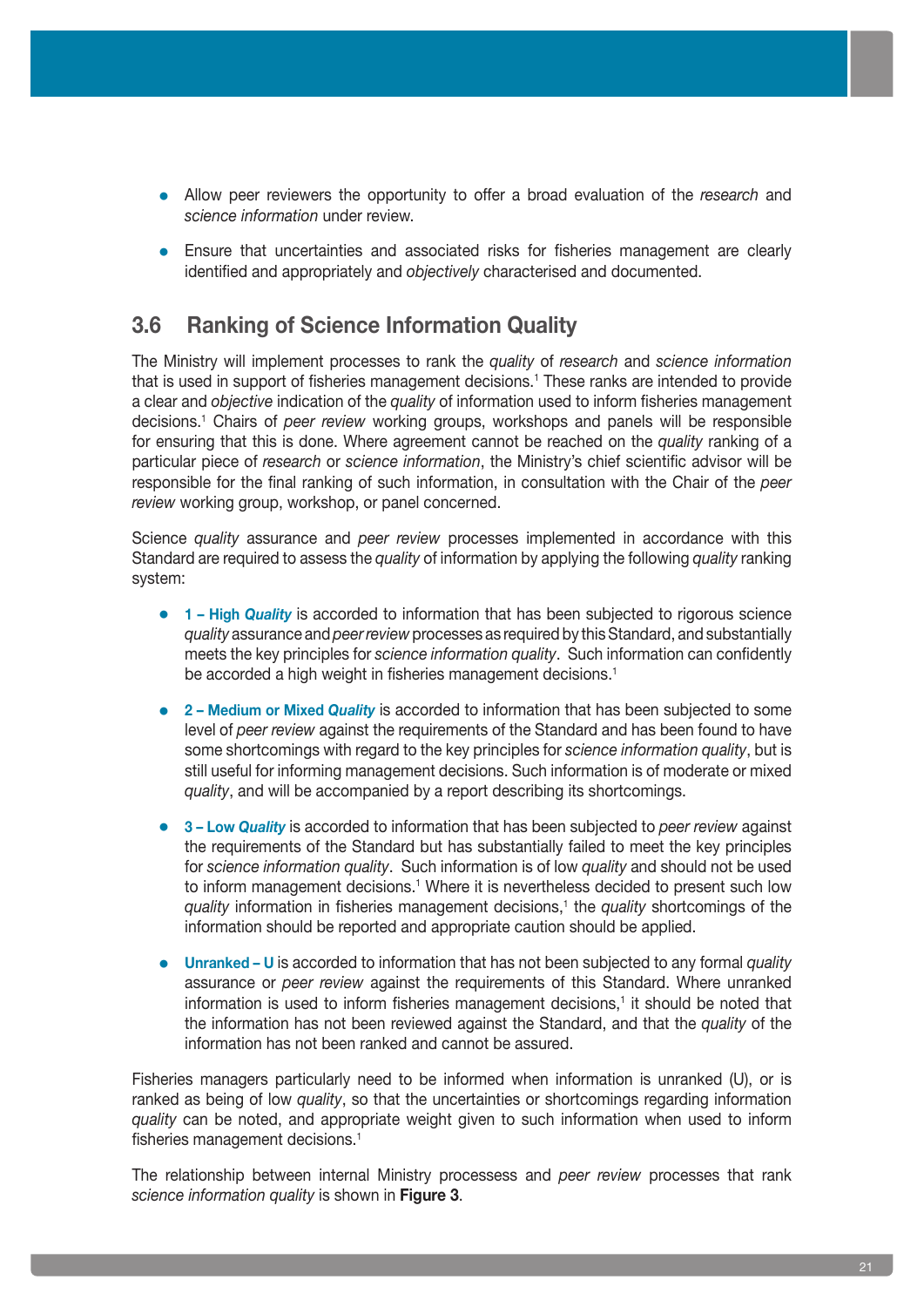

# Research & Science Information Review & Ranking

**Figure 3**. Relationship between internal Ministry processes and *peer review* processes relating to *research* and *science information* review and *quality* ranking under this Standard.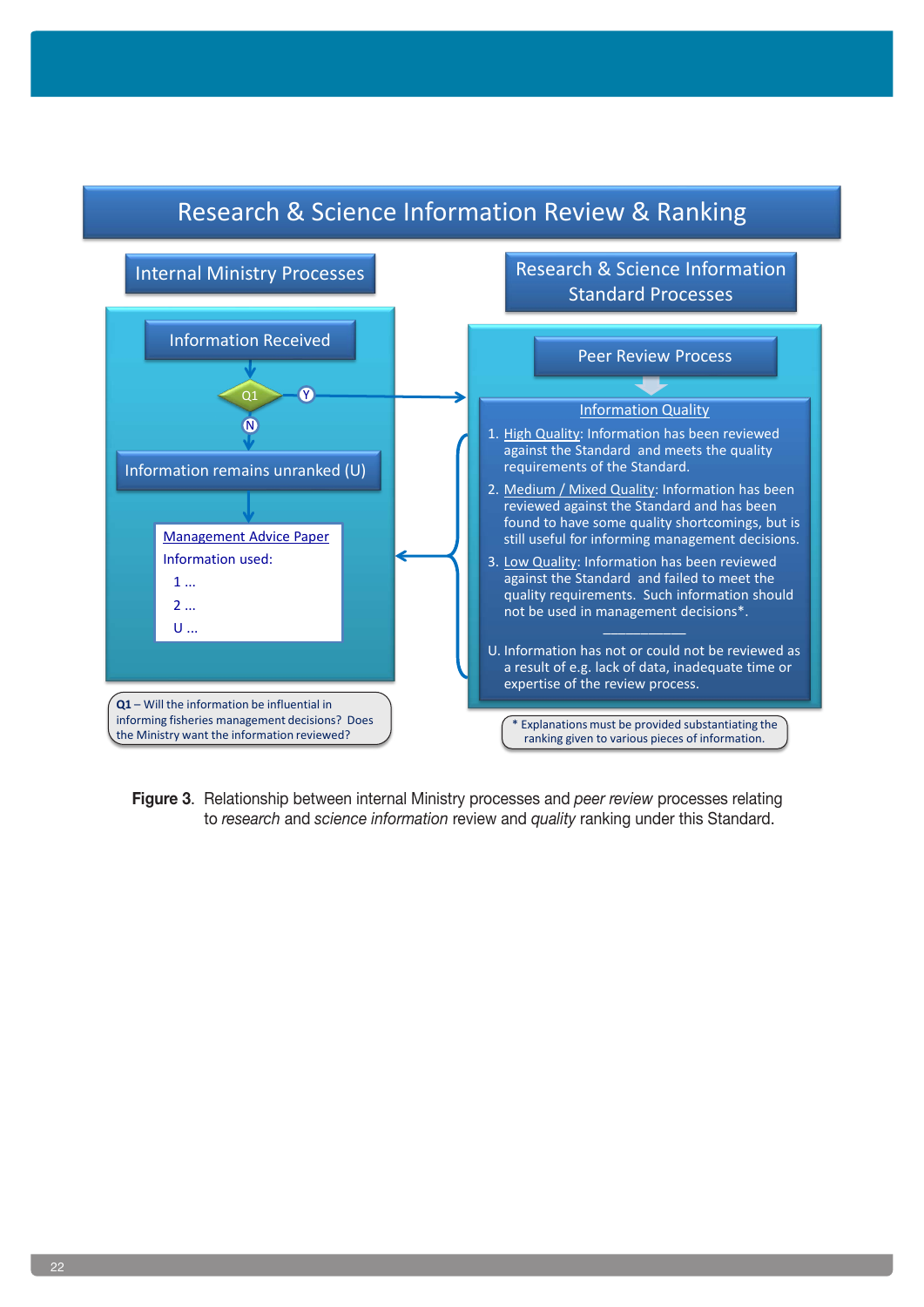#### *Quality Assurance Sign-off*

The final ranking, documentation and communication of *research* and *science information quality* is crucial for translating the complexities of science *quality* assessments to non-scientific audiences. The Ministry's chief scientific advisor will be responsible for final judgement of the *quality* of *research* and *science information* assessed under this Standard, particularly where agreement cannot be reached in *peer review* processes on the quality ranking of a particular aspect of *research* and *science information*. The chief scientific advisor will consult with the Chair of the *peer review* working group, workshop, or panel concerned in order to fulfil this responsibility.

### **3.7 Data Management**

#### *Retention and Storage of Data*

The Ministry requires a copy of, or access to, all data and analyses produced as a result of any *research* project that contributes to fisheries management decisions.<sup>1</sup> Access to such information ensures that it can be re-analysed at a future date, allowing for the cumulative process of building on reviews and revisions of knowledge. It also ensures that data analyses can be repeated *independently*, to provide for *validation*, *verification* and evaluation of *reproducibility*, *accuracy* and *objectivity* of the methodology and *research* results.

Where possible, data collected by Ministry-funded *research* will be stored in Ministry databases. If the data do not fit into existing database structures, they will be stored in appropriate format in Ministry archives in a secure and controlled facility, and metadata about the information will be stored on Ministry metadata system(s).

#### *Submission of Datasets*

Research providers or research purchasers must provide the Ministry with copies of, or access to, all relevant datasets and analyses emanating from *research* projects that have been subject to review under the provisions of this Standard. Where relevant, this includes computer code used to groom<sup>6</sup> and analyse data.

#### *Ownership of Information and Data*

The Ministry will retain ownership of all data and analyses produced as a result of Ministry-funded *research* projects.

For non Ministry-funded projects, the Ministry will not necessarily have ownership of the data but, where possible, will retain and store a copy of all data and analyses that can be accessed, as required, for later re-analysis, subject to relevant confidentiality requirements or agreements. The Ministry will hold these data in a secure and controlled database storage facility. Metadata for the information will be placed in the Ministry's metadata database(s). Where it is not practical for the Ministry to store a copy of data, the Ministry will require clear access and use rights to be set up.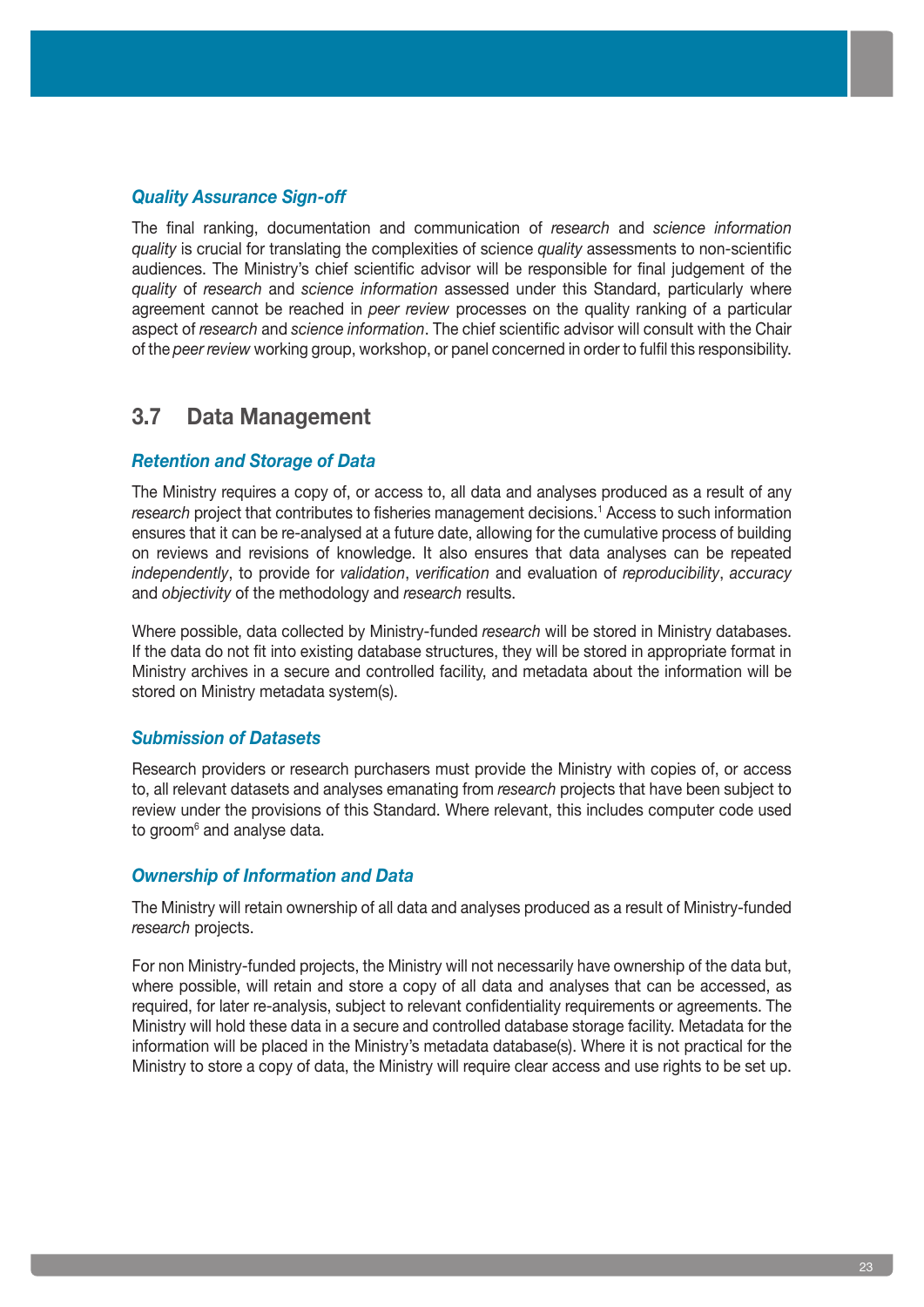#### *Confidentiality of Information and Data*

There will be a presumption of *openness* and *transparency* regarding public access to final *research* analyses and reports that are used to inform fisheries management decisions.<sup>1</sup>

Where considered necessary to protect the commercial sensitivity of certain data (for example, where individual fisher names or vessels are part of a dataset), appropriate confidentiality arrangements and agreements will be developed by the Ministry regarding access to these datasets. Release of these data will be governed by these confidentiality arrangements. Such arrangements will not affect public access to results and reports prepared using these data.

If it has been agreed that certain data are confidential, such data will be marked as "Confidential" in the Ministry metadata database(s). Where commercially sensitive data sets are protected by confidentiality agreements, but access to the data is necessary for the purpose of further analysis, non-sensitive data sets may be prepared upon request, in which the sensitive information is replaced, for example, by anonymous vessel or name keys.

**The Official Information Act (1982) –** Any data stored by the Ministry may be requested under the Official Information Act. The Ministry has statutory obligations under the Official Information Act and cannot enter into an agreement that this information will not be released. However, the Official Information Act contains provisions to protect information where it is not in the public interest to enforce its release, and specifically provides grounds for withholding commercially confidential information, although this will always need to be balanced against any public interest in releasing the information.

### **3.8 Documentation and Communication**

It is important that the results of *research* are appropriately documented and communicated, including through publication in the primary scientific literature, where appropriate.

Research purchasers and research providers must ensure that all *research* projects are written up in a final research report, at the minimum. Where specified in a project plan, there may be a requirement to instead present the results in a more formalised series,<sup>7</sup> or in the primary scientific literature. For projects involving fishery or environmental assessments, research providers may also be required to write the first draft of relevant sections of a Plenary or Synthesis report.

Once the *quality* of *research* and *science information* has been evaluated, the effective communication of that information to fisheries managers and decision-makers is a critical step in the evidence-based decision process. *Research* and s*cience information* must be documented and communicated fully and completely in clear, unambiguous and understandable language, without detracting from the *quality* and content of that information. The *integrity* of the information must also be protected at all stages.

<sup>7</sup> Currently, the Ministry publishes two formal series, each of which has ISSN numbers (making them readily accessible through libraries and databases that catalogue science publications): Fishery Assessment Reports (FARs), and Aquatic Environment and Biodiversity Reports (AEBRs).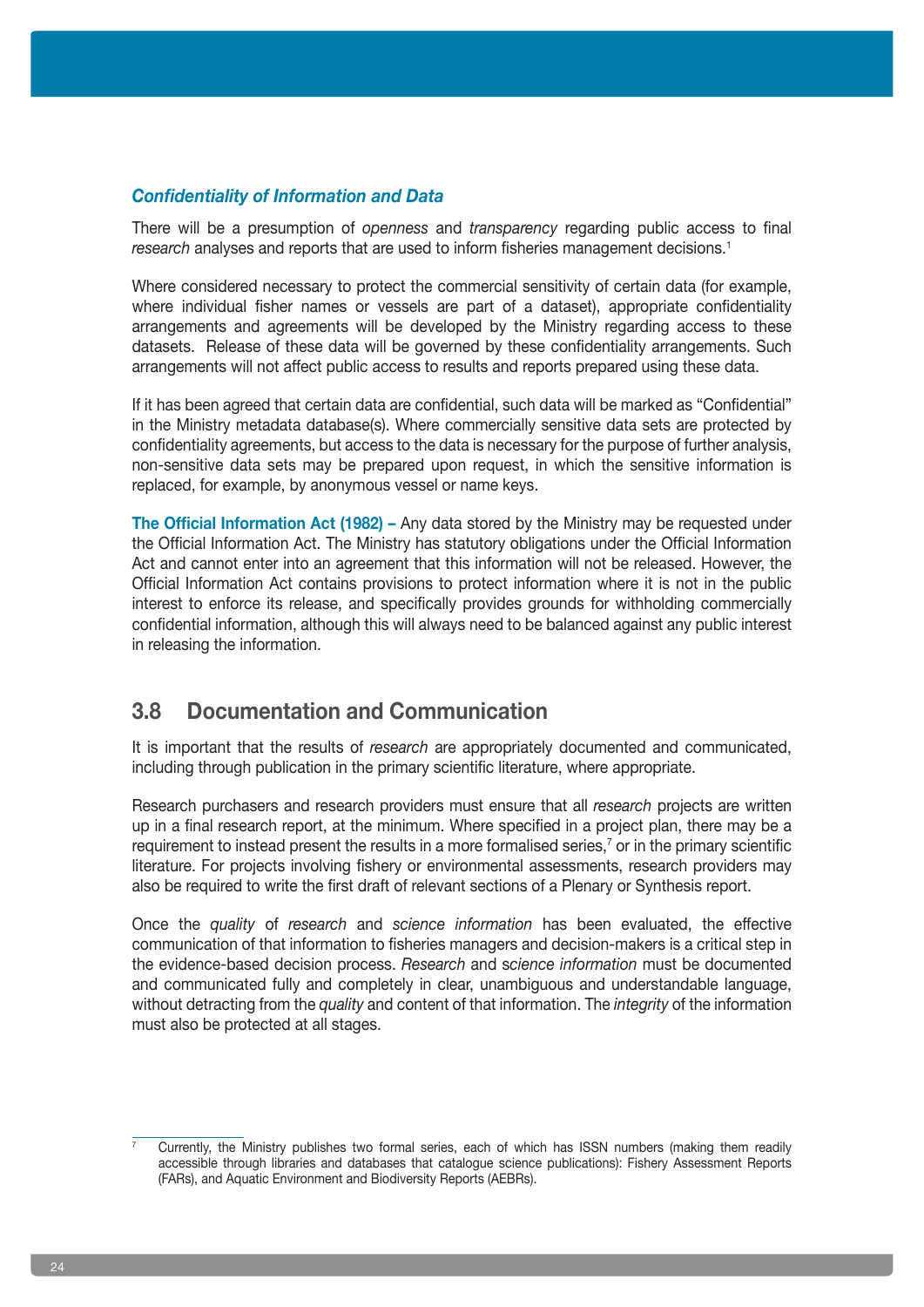The following steps are required to ensure that *research* and *science information* is clearly documented and communicated:

- Scientists, particularly those who have been responsible for leading or facilitating *peer review* processes, will have primary responsibility for documenting, reporting and communicating the results of *research* projects that have been subjected to *peer review*, including the outcomes of *peer review* processes. This responsibility will include the *accurate* and *objective* reporting of results, uncertainties and associated risks, and the protection of the *integrity* of the *research* and *science information* throughout the communication process.
- **•**  Scientists will ensure that *relevant* results emanating from *research* projects are adequately summarised in the appropriate sections of the annual Fisheries Assessment or Aquatic Environment Plenary or Synthesis Reports, together with the conclusions of *quality* assurance and *peer review* of the *research*. These report sections must include appropriate evaluation of uncertainties around the results presented, and assessment of the risks resulting from those uncertainties.

Decision-makers should:

- **•**  Ensure that, to the extent possible, *research* and *science information* used for decisionmaking has been subjected to critical *peer review* processes that meet the requirements of this Standard, and that resulting information meets the requirements for *science information quality* established by this Standard.
- **•** Ensure that a strong communication link is developed and maintained between science advisors and fisheries managers or policy advisors who use *research* and *science information*.
- **•**  Require that *research* and *science information* provided to them is complete, *objective* and *accurate*, unfiltered by non-scientific influences or considerations.
- **•**  Require that *research* and *science information* be reported to them in clear and unambiguous language, appropriate for subsequent Ministerial and public dissemination.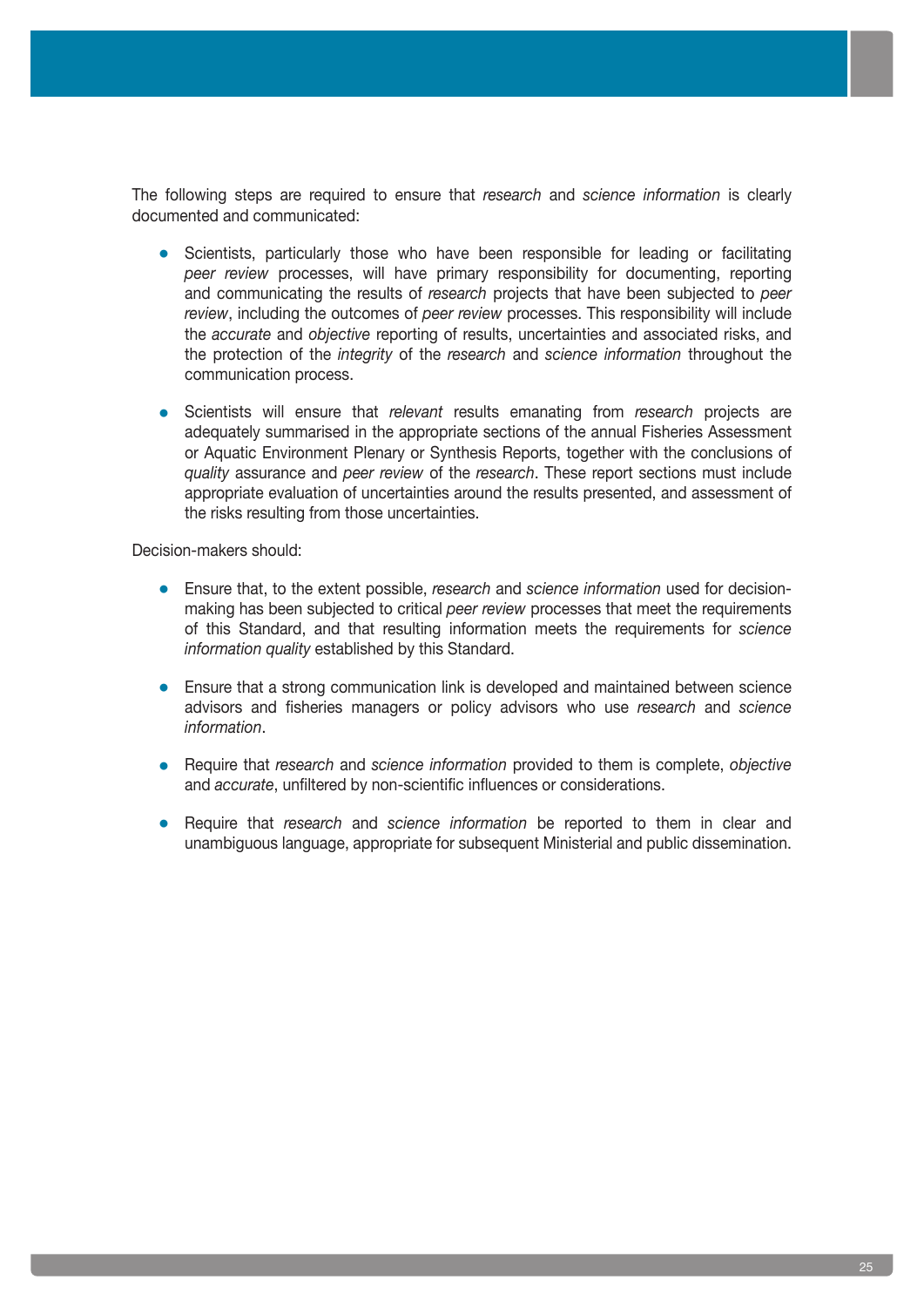# **4. IMPLEMENTATION**

The Ministry will develop an implementation plan to ensure that the provisions and requirements of this Standard are:

- **•**  Communicated to all those involved in the provision, purchase and evaluation of *research* intended or likely to inform fisheries management decisions.<sup>1</sup>
- **•** Implemented and adhered to by all who are affected by the provisions of the Standard.

Implementation of the Standard will be conducted in stages, as time and resources permit. The initial implementation plan will include specification of:

- Which Ministry staff or roles are to be tasked with each of the responsibilities of the Ministry.
- **•** A requirement to update the Terms of Reference for science working groups to include requirements for identifying and managing conflicts of interest and documenting the outcomes of *peer review* processes.
- Details on how the *science information quality* ranking system will be applied and how and where the results will be recorded.

The initial implementation plan will be refined as science *quality* assurance and *peer review* processes adapt to the requirements of this Standard.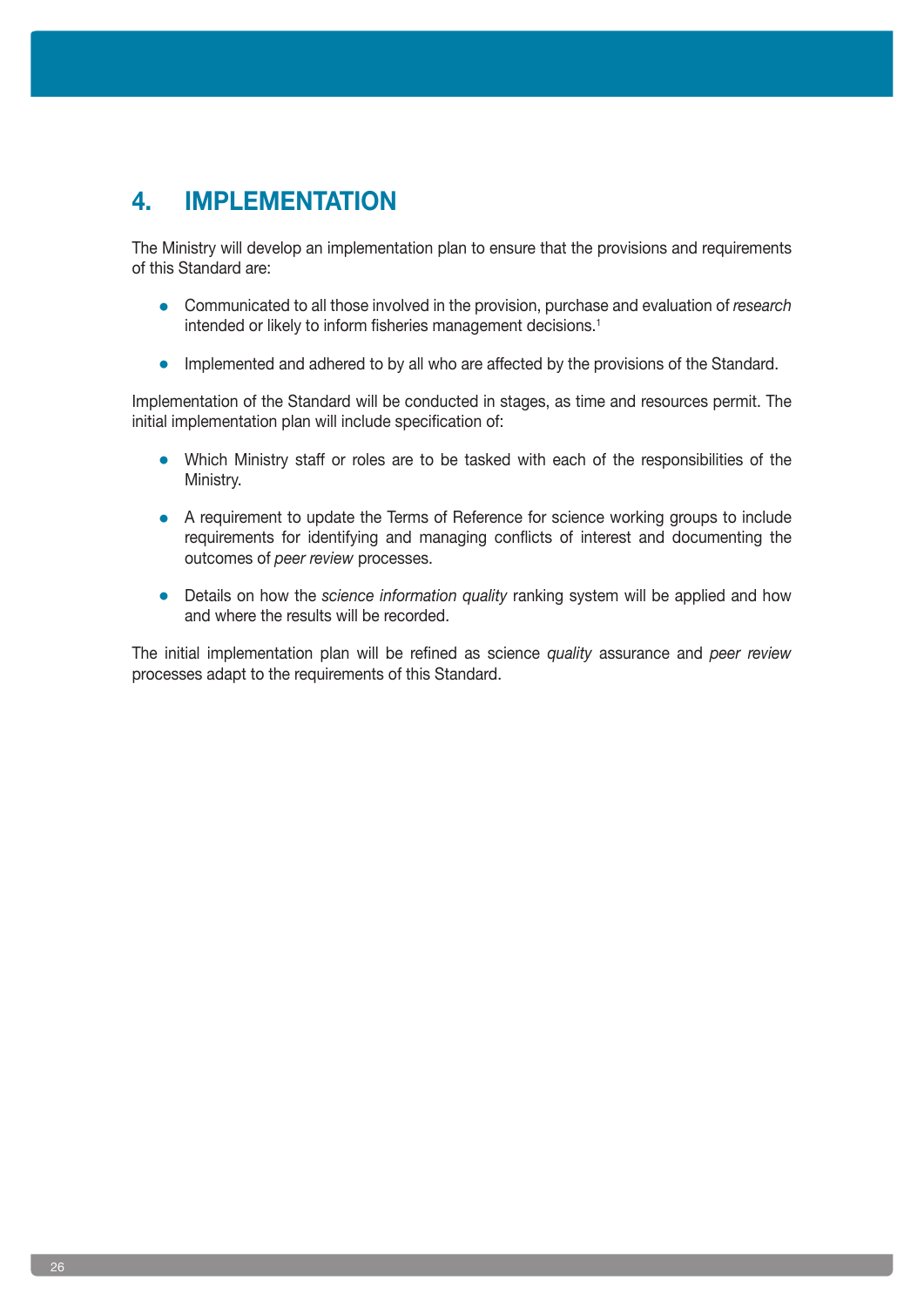# **5. BACKGROUND DOCUMENTS AND REFERENCES**

Mace, P.M. and A.J. Penney. 2010. Overview of New Zealand's fisheries science peer review processes. 24 pp. Available on request from the Ministry of Fisheries, Wellington, New Zealand.

Ministry of Fisheries. 2008. *Harvest Strategy Standard for New Zealand Fisheries*. 25pp. Available on request from the Ministry of Fisheries, Wellington, New Zealand.

Ministry of Fisheries. 2010. Summary of scientific information quality and peer review processes used by New Zealand Government Agencies, 8 June 2010. 11 pp. Available on request from the Ministry of Fisheries, Wellington, New Zealand.

Ministry of Fisheries. 2010. Report of the Workshop on Scientific Quality Assurance and Peer Review, 10 June 2010. 13 pp. Available on request from the Ministry of Fisheries, Wellington, New Zealand.

Office of the Auditor General, 2007. *Managing conflicts of interest: Guidance for public entities*. Wellington, New Zealand. 53 pp.

Penney, A.J., 2010. Review of International Guidelines for Science Quality Assurance and Peer Review. 82 pp. Available on request from the Ministry of Fisheries, Wellington, New Zealand.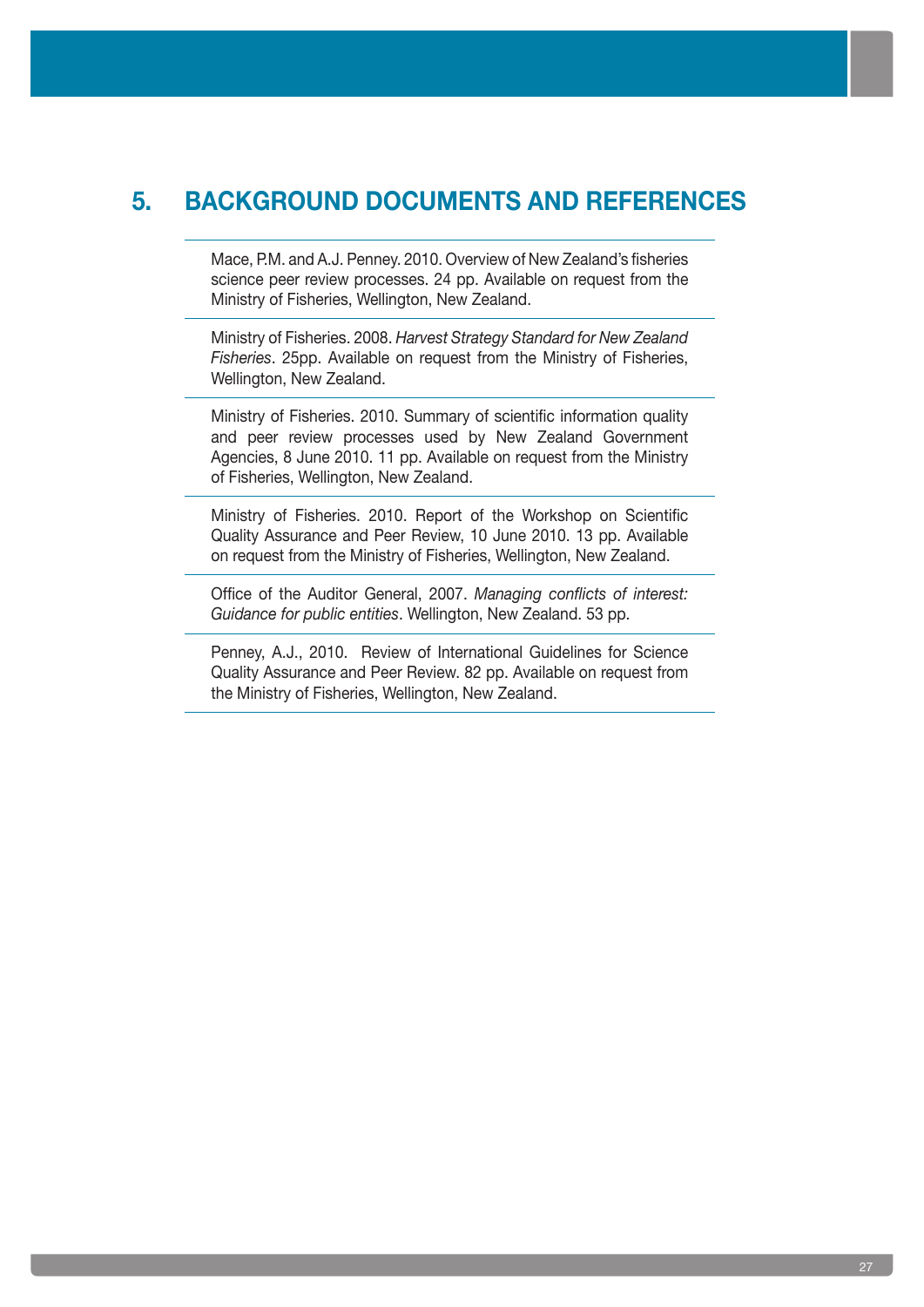# **6. APPENDICES**

# **Appendix A: Definition of Terms**

For the purposes of interpretation and implementation of this Standard, the following terms are defined to have the following meanings.

*Accuracy –* the *accuracy* of data or analyses is a measure of the proximity of those data or results to the actual (true) values. As such, *accuracy* is a core component of information *quality*, but one that is impossible to measure directly when the true value is unknown. The processes of science *quality* assurance set out in this Standard provide the means to indirectly assess *accuracy* by checking at each stage of the scientific process for sources of statistical *bias* and *imprecision*, which are key factors that degrade *accuracy*.

*Bias –* may result from statistical *bias*, personal *bias* or a combination of the two. Statistical *bias* results from non-representative data collection methods or the use of inappropriate analytical methods by which data are reviewed or analysed, interpreted, or published, such that results and conclusions deviate systematically from the truth. Personal *bias* is an inclination or prejudice in favour of a particular viewpoint or conclusion. Both statistical and personal *bias* may contribute to the selective interpretation or presentation of results and uncertainties in a manner that influences subsequent interpretation of the most likely outcome of a scientific analysis.

*Independence –* as it relates to science *quality* assurance and *peer review* processes, means that the evaluation of the *quality* of *research* and *science information* is conducted by persons who were not involved in producing the information being reviewed, and who do not have conflicts of interest.

*Integrity – refers to the security of information, and to the protection of information from* inappropriate alteration, selective interpretation or selective presentation. It must be ensured that the information is not compromised or *biased*, particularly with regards to presenting the uncertainty of that information, to ensure that information remains complete throughout the science-to-decision process.

*Objectivity –* refers to whether the information presented is *accurate*, impartial and *unbiased*. *Objective* interpretations or conclusions do not depend upon the personal assumptions, prejudices, viewpoints or values of the person presenting or reviewing the information. *Objectivity* includes whether the information is presented within a proper context. Sources of information should be provided, in addition to the data and analyses, so that the public can assess for itself whether there may be some reason to question the *accuracy* of the data sources.

*Peer Review –* is the principle process used to ensure that the *quality* of *scientific methods*, results and conclusions meet the accepted standards and best practices of the science community. *Peer review* is an organised process that uses peer scientists with appropriate expertise and experience to evaluate the *quality* of *research* and *science information*.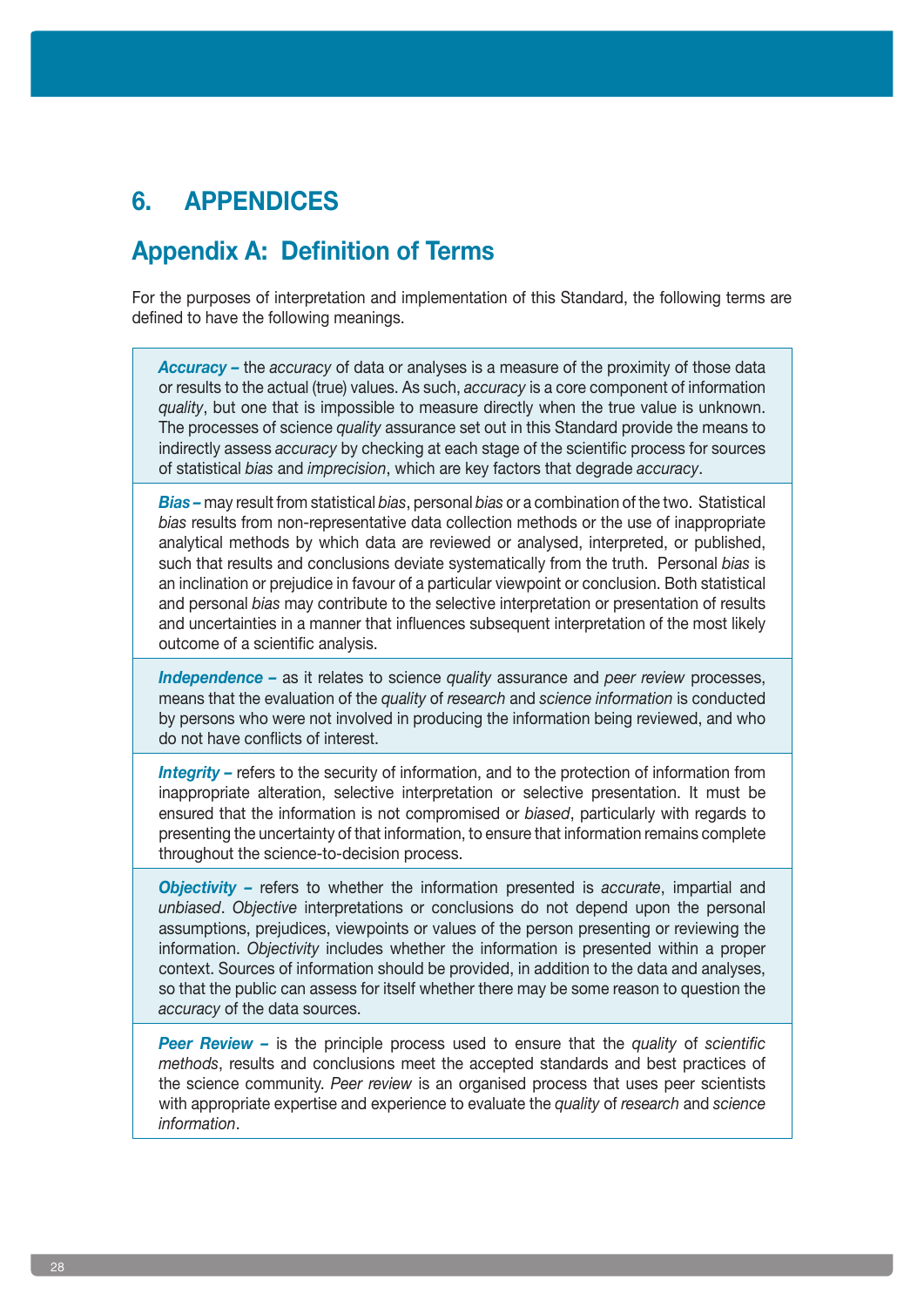*Precision –* the *precision* of a measurement system is the degree to which repeated measurements under unchanged conditions show the same results. *Precision* does not necessarily imply *accuracy*: a method may be *precise*, but may not be providing an *accurate* (true) measure. Measurements that exhibit an unacceptably high level of *imprecision* are considered *unreliable*.

*Quality –* in relation to *research* and *science information*, is an encompassing term comprising *peer review, relevance, integrity, objectivity* and *reliability*. By this definition, it is synonymous with *robustness*.

*Relevance –* refers to the usefulness of the information to its intended users, including government decision-makers, tangata whenua, stakeholders and the public. Scientific research must be relevant to the fisheries management question(s)<sup>1</sup> being addressed, contributing directly to answering those questions and addressing fisheries management objectives for the fishery of concern.

*Reliability –* relates to the *accuracy* and *reproducibility* of information. *Research* and *science information* must be *accurate*, reflecting the true value of the results being reported within an acceptable level of *imprecision* or uncertainty appropriate to the data and analytical methods used. Information should not be *biased* and should not suffer from such a high level of *imprecision* that the results and conclusions are rendered meaningless. Methods and models used to produce *science information* must be *verified* and *validated* to the extent necessary to demonstrate that results may be *reliably reproduced* by an *independent* scientific expert using the same data and analytical methods.

*Reproducibility -* means that the *science information* is capable of being substantially *reproduced*, subject to an acceptable degree of *imprecision* or error, by another expert working *independently* from the expert who originally presented the information. With respect to analyses, 'capable of being substantially *reproduced*' means that *independent* analysis of the supporting data using identical methods would generate similar results, subject to an acceptable degree of *imprecision* or error.

*Research –* is a process of organised and systematic investigation or inquiry to find answers to specific questions by establishing facts or principles. When *research* is conducted using *scientific methods*, the resulting *research* results can be termed *science information*.

*Robustness – Research* and s*cience information* is judged to be *robust* if it stands up to the challenges of *peer review, relevance, integrity, objectivity and reliability*. By this definition, it is synonymous with *quality*.

**Science information -** means any knowledge, facts or data that have been generated, tested and *verified* using *scientific methods*. *Science information* includes, but is not limited to, factual input, data, models, analyses, technical information, or scientific assessments, whether conveyed through data compiled directly from surveys or sampling programmes, or through statistical analyses and models that are mathematical representations of reality constructed using primary data. In the context of this Standard, relevant fields of *research* and science include, but are not limited to, biology, ecology, oceanography, economics and sociology.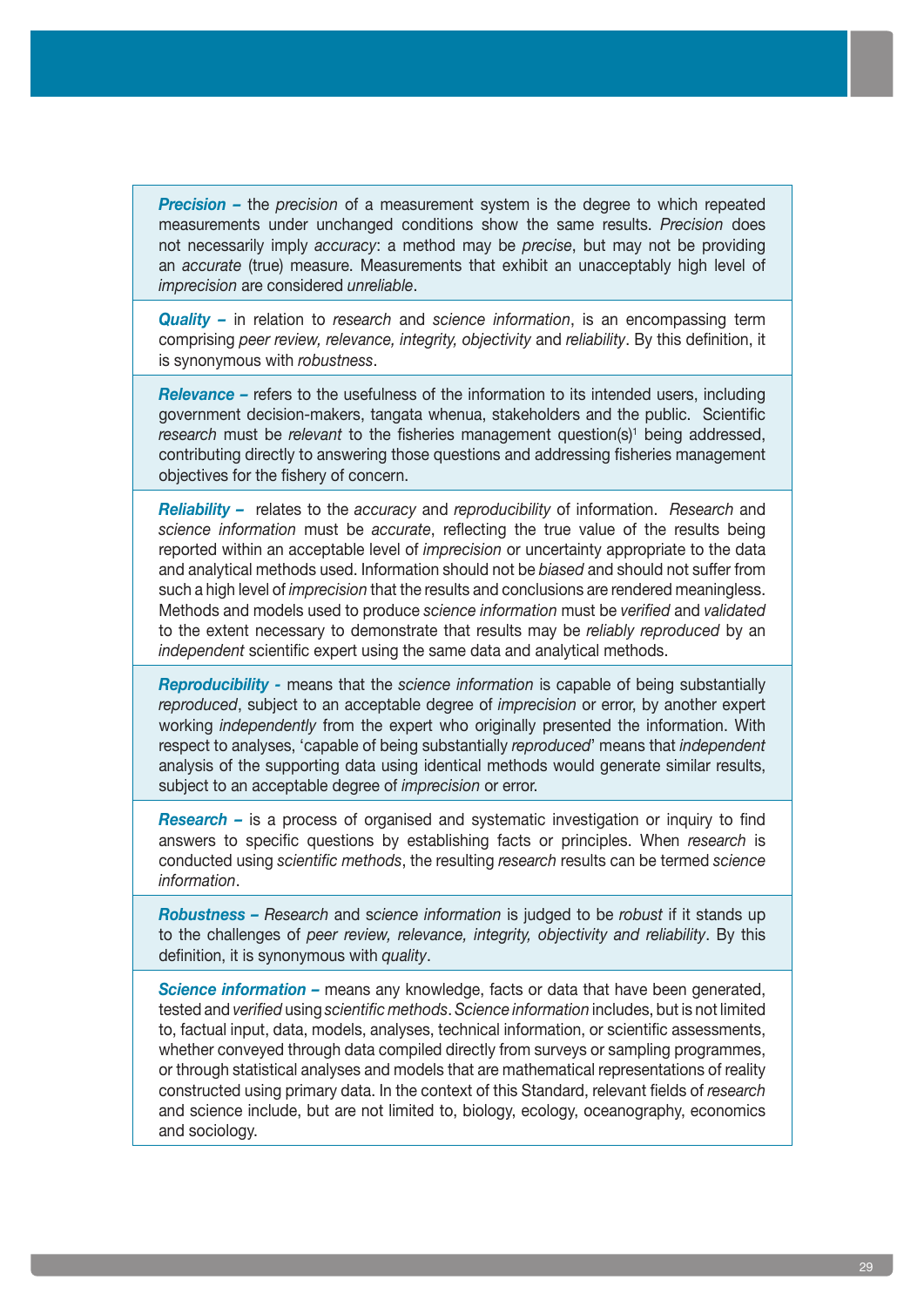*Scientific method –* is a systematic and cumulative process, employing a range of techniques to acquire new knowledge, or to integrate or correct previous knowledge, by gathering observable, empirical and *verifiable* evidence that is used in the formulation and testing of hypotheses. *Scientific methods* must be *objective* to reduce *biased* interpretations of the results, and methodological process steps must be *reproducible*. All data and methodologies must be documented, archived and shared so that they are available for *verification* by other scientists, to confirm the *reproducibility* of results, and to allow statistical measures of the *precision* or *reliability* of these data to be established.

*Transparency –* a *transparent peer review* process is one that allows the public full and open access to the results of *peer review* working group, workshop or panel meetings, background documents and reports, subject to relevant confidentiality requirements or agreements. *Transparency* also requires the communication to the public in plain language of how decisions were reached, the presentation of policies in open forums, and public access to the findings and advice of scientists as early as possible. The level of expected risk and controversy must guide the nature and extent of *transparency*, with higher levels of risk and controversy demanding a greater degree of *transparency*.

**Validation** – refers to the testing of analytical methods to ensure they perform as intended. *Validation* should include evaluation of whether:

- **–** the analytical method has been programmed correctly in the computer software;
- **–** the *accuracy* of the estimates is adequate for the intended use;
- **–** the *precision* of the estimates is adequate; and
- **–** the estimates are *robust* to model assumptions.

*Verification –* is the process of determining that the same results can be obtained from the application of the same methods to the same data. Providing for *verification* requires that the results, data and procedures used to produce the *research* and *science information* are documented in sufficient detail to allow the *reproducibility* of the results to be tested by others, within an acceptable degree of *precision*.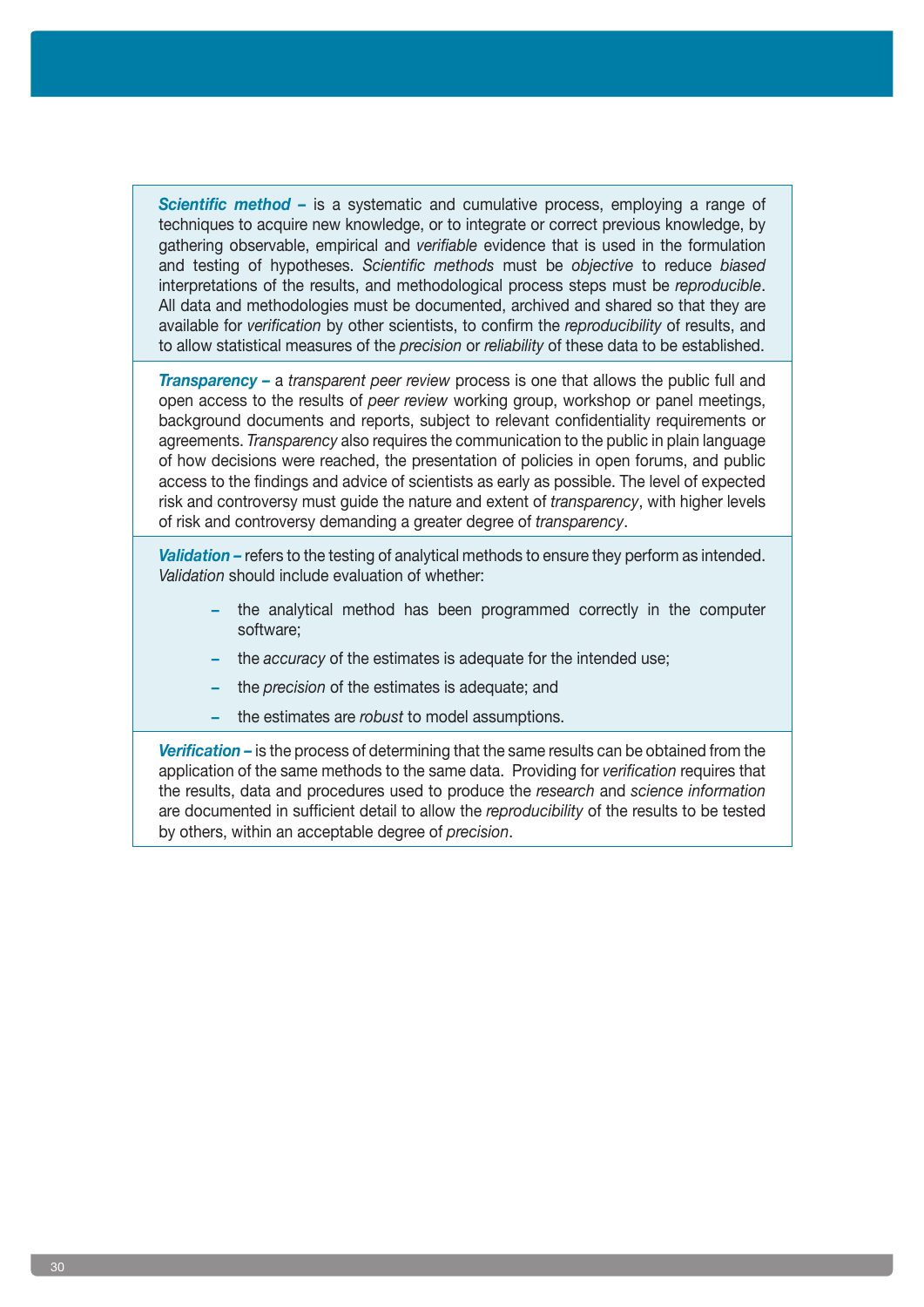# **Appendix B: Technical Protocols**

Research providers must adhere to accepted technical protocols related to the *quality* of *research* and *science* information that have been developed or endorsed by the Ministry. Where such protocols do not exist, national or international best practice as documented in the scientific literature must be followed.

A partial list of the relevant protocols currently in use in New Zealand is provided below. Several of these may need to be updated and/or formally endorsed.

This list of applicable technical protocols will be regularly updated by the Ministry. Research providers should contact the Ministry to determine the most appropriate technical protocols for the proposed *research*.

| <b>Acoustic instrument</b><br>calibration       | Foote, K.G., H.P. Knudsen, G. Vestnes, D.N. MacLennan and E.J. Simmonds.<br>1987. Calibration of acoustic instruments for fish density estimation: a<br>practical guide. ICES Cooperative Research Report 144. 68 p.                                                             |
|-------------------------------------------------|----------------------------------------------------------------------------------------------------------------------------------------------------------------------------------------------------------------------------------------------------------------------------------|
| <b>Trawl survey design</b>                      | Hurst, R.J., N. Bagley, T. Chatterton, S. Hanchet, K. Schofield and M.<br>Vignaux. 1992. Standardisation of hoki/middle depth time series trawl<br>surveys. MAF Fisheries Greta Point Internal Report No. 194. 89p.<br>(Report held in NIWA library, Wellington, New Zealand).   |
|                                                 | McMillan, P. (Compiler) 1996. Trawl survey design and data analysis<br>procedures for deepwater fisheries research. NIWA Internal Report<br>(Fisheries) No. 253. 26 p. (Report held in NIWA library, Wellington, New<br>Zealand).                                                |
|                                                 | Stevenson, M. and S. Hanchet (Compilers) 1999. Design and analysis<br>procedures for inshore trawl surveys. NIWA Technical Report 53. ISSN<br>1174-2631.                                                                                                                         |
| <b>Catch sampling programme</b><br>design       | Ministry of Fisheries 2008. Guidelines to the design, implementation and<br>reporting of catch sampling programmes. Science Group, Ministry of<br>Fisheries, July 2008. Available on request from the Ministry of Fisheries,<br>Wellington, New Zealand.                         |
| Otolith interpretation and age<br>determination | Tracey, D., P. Horn, P. Marriot, K. Krusic-Golub, C. Green, R. Gili and L.<br>Mieres. 2007. Orange roughy ageing workshop: otolith preparation<br>and interpretation. Report to the Deepwater Fisheries Assessment<br>Working Group. 7-9 February 2007. Wellington, New Zealand. |
| <b>Stock assessment software</b>                | Bull B., Francis, R.I.C.C., Dunn, A., McKenzie, A., Gilbert, D.J., Smith, M.H.,<br>Bian, R. 2008. CASAL (C++ algorithmic stock assessment laboratory)<br>CASAL User Manual v2.20-2008/02/14. NIWA Technical Report 130.                                                          |
| <b>Stock characterisations</b>                  | Hurst R.J., Ballara, S.L., MacGibbon (2010). Fishery characterisation<br>and standardised CPUE analyses for barracouta, Thyrsites atun<br>(Euphrasen, 1791) (Gempylidae), 1989-90 to 2007-08. New Zealand<br>Fisheries Assessment Report 2010, 297 pp.                           |
| <b>CPUE analysis</b>                            | Starr, P.J. 2007. Procedure for merging MFish landing and effort data, V2.0.<br>Document AMPWG/07/04. (Unpublished report held by Ministry of<br>Fisheries, Wellington).                                                                                                         |
|                                                 | Vignaux, M. 1992 Catch per unit effort (CPUE) analysis of the hoki fishery.<br>New Zealand Fisheries Assessment Report 92/14. 31 pp.                                                                                                                                             |
|                                                 | Vignaux, M. 1994. Catch per unit effort (CPUE) analysis of west coast South<br>Island and Cook Strait spawning hoki fisheries, 1987-93. New Zealand<br>Fisheries Assessment Report 1994/11. 29 pp.                                                                               |